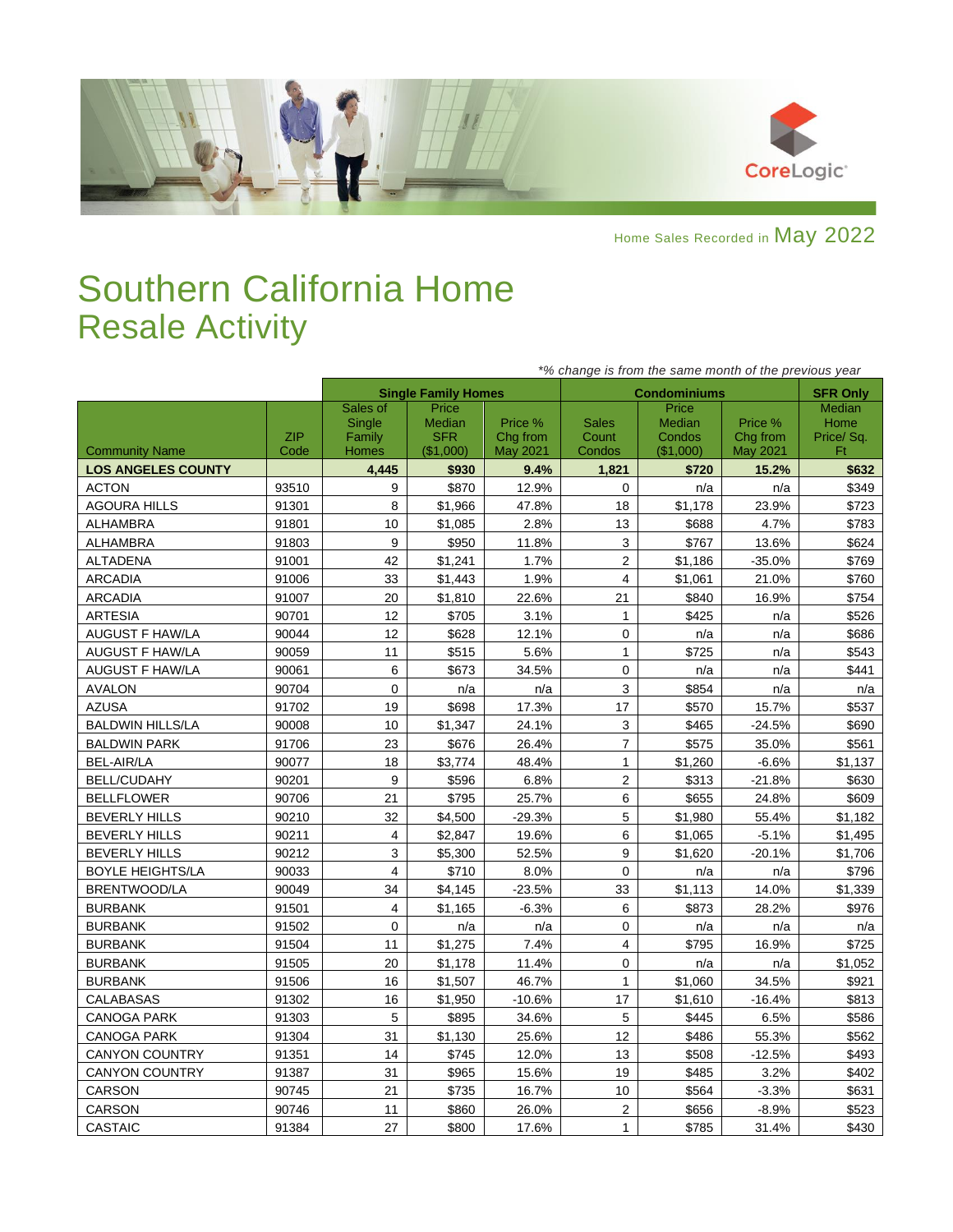|                          |             |                 | <b>Single Family Homes</b> |                      |                 | <b>Condominiums</b> |                             | <b>SFR Only</b> |
|--------------------------|-------------|-----------------|----------------------------|----------------------|-----------------|---------------------|-----------------------------|-----------------|
|                          |             | Sales of        | Price                      |                      |                 | Price               |                             | <b>Median</b>   |
|                          |             | Single          | Median                     | Price %              | <b>Sales</b>    | Median              | Price %                     | Home            |
| <b>Community Name</b>    | ZIP<br>Code | Family<br>Homes | <b>SFR</b><br>$(\$1,000)$  | Chg from<br>May 2021 | Count<br>Condos | Condos<br>(\$1,000) | Chg from<br><b>May 2021</b> | Price/Sq.<br>Ft |
|                          |             |                 |                            |                      |                 |                     |                             |                 |
| CENTURY CITY/LA          | 90067       | 0               | n/a                        | n/a                  | 11              | \$1,365             | 38.6%                       | n/a             |
| <b>CERRITOS</b>          | 90703       | 24              | \$1,003                    | 13.8%                | 6               | \$718               | 49.5%                       | \$609           |
| <b>CHATSWORTH</b>        | 91311       | 22              | \$998                      | 7.3%                 | 16              | \$596               | 16.8%                       | \$535           |
| <b>CLAREMONT</b>         | 91711       | 28              | \$950                      | 3.9%                 | 4               | \$515               | $-24.9%$                    | \$532           |
| <b>COMMERCE/LA</b>       | 90040       | 0               | n/a                        | n/a                  | $\mathbf 0$     | n/a                 | n/a                         | n/a             |
| <b>COMPTON</b>           | 90220       | 23              | \$600                      | 16.5%                | $\mathbf{2}$    | \$459               | 12.0%                       | \$483           |
| <b>COMPTON</b>           | 90221       | 17              | \$590                      | 9.3%                 | $\pmb{0}$       | n/a                 | n/a                         | \$507           |
| <b>COMPTON</b>           | 90222       | 10              | \$598                      | 29.9%                | 0               | n/a                 | n/a                         | \$530           |
| <b>COVINA</b>            | 91722       | 29              | \$717                      | 9.9%                 | 6               | \$673               | 39.9%                       | \$539           |
| <b>COVINA</b>            | 91723       | 3               | \$780                      | 56.8%                | 3               | \$650               | 32.7%                       | \$536           |
| <b>COVINA</b>            | 91724       | 12              | \$845                      | 5.0%                 | 4               | \$554               | 30.3%                       | \$513           |
| <b>CULVER CITY</b>       | 90230       | 9               | \$1,608                    | 10.9%                | 18              | \$673               | 14.4%                       | \$1,056         |
| <b>CULVER CITY</b>       | 90232       | 6               | \$2,394                    | 35.8%                | 3               | \$1,400             | 16.2%                       | \$1,375         |
| <b>DIAMOND BAR</b>       | 91765       | 32              | \$1,125                    | 21.0%                | 16              | \$465               | $-10.1%$                    | \$508           |
| DOCKWEILER/LA            | 90007       | $\overline{2}$  | \$2,150                    | 94.3%                | 0               | n/a                 | n/a                         | \$904           |
| <b>DOWNEY</b>            | 90240       | 6               | \$935                      | 26.4%                | $\mathbf{2}$    | \$775               | 53.5%                       | \$638           |
| <b>DOWNEY</b>            | 90241       | 13              | \$850                      | 17.6%                | 5               | \$689               | 57.5%                       | \$559           |
| <b>DOWNEY</b>            | 90242       | 16              | \$758                      | 16.7%                | $\mathbf{1}$    | \$525               | 16.2%                       | \$512           |
| <b>DUARTE</b>            | 91010       | 18              | \$810                      | 20.2%                | 5               | \$660               | 32.0%                       | \$578           |
| <b>EAGLE ROCK/LA</b>     | 90041       | 17              | \$1,465                    | 14.2%                | 0               | n/a                 | n/a                         | \$1,088         |
| <b>EAST LA/LA</b>        | 90022       | 12              | \$631                      | 8.6%                 | 0               | n/a                 | n/a                         | \$568           |
| ECHO PARK/LA             | 90026       | 20              | \$1,750                    | 44.6%                | $\mathbf{1}$    | \$620               | $-29.5%$                    | \$1,092         |
| EL MONTE                 | 91731       | 9               | \$765                      | 19.5%                | 3               | \$539               | $-25.1%$                    | \$638           |
| <b>EL MONTE</b>          | 91732       | $\overline{7}$  | \$710                      | 18.3%                | 6               | \$611               | 16.0%                       | \$617           |
| EL MONTE - S             | 91733       | $\overline{7}$  | \$790                      | 31.1%                | 4               | \$809               | 33.7%                       | \$674           |
| EL SEGUNDO               | 90245       | 12              | \$1,895                    | 5.3%                 | 12              | \$926               | 12.2%                       | \$1,160         |
| EL SERENO/LA             | 90032       | 26              | \$883                      | 8.3%                 | 1               | \$520               | n/a                         | \$803           |
| <b>ENCINO</b>            | 91316       | 19              | \$1,405                    | 15.5%                | 26              | \$500               | 14.9%                       | \$745           |
| <b>ENCINO</b>            | 91436       | 21              | \$3,250                    | 38.8%                | 1               | \$520               | $-16.4%$                    | \$1,008         |
| <b>FIRESTONE PARK/LA</b> | 90001       | 11              | \$600                      | 43.5%                | $\mathbf 0$     | n/a                 | n/a                         | \$494           |
| <b>GARDENA</b>           | 90247       | 3               | \$790                      | 12.7%                | 8               | \$611               | 17.4%                       | \$559           |
| <b>GARDENA</b>           | 90248       | 6               | \$789                      | 36.3%                | $\mathbf{1}$    | \$895               | 90.4%                       | \$486           |
| GARDENA                  | 90249       | 12              | \$815                      | 7.3%                 | 1               | \$550               | 76.0%                       | \$646           |
| GLASSELL/LA              | 90065       | 33              | \$1,288                    | 20.5%                | $\mathbf{0}$    | n/a                 | n/a                         | \$1,039         |
| <b>GLENDALE</b>          | 91201       | 5               | \$1,430                    | 2.1%                 | 2               | \$713               | 26.1%                       | \$869           |
| <b>GLENDALE</b>          | 91202       | 11              | \$1,664                    | $5.7\%$              | $\overline{7}$  | \$750               | 21.0%                       | \$926           |
| <b>GLENDALE</b>          | 91203       | 3               | \$890                      | n/a                  | $\overline{2}$  | \$788               | 25.5%                       | \$856           |
| <b>GLENDALE</b>          | 91204       | $\mathbf{1}$    | \$1,065                    | 31.5%                | $\overline{4}$  | \$685               | 18.1%                       | \$875           |
| <b>GLENDALE</b>          | 91205       | 8               | \$1,038                    | 2.0%                 | $\mathbf{3}$    | \$569               | 45.7%                       | \$815           |
| <b>GLENDALE</b>          | 91206       | 16              | \$1,775                    | 35.0%                | 11              | \$710               | 24.1%                       | \$828           |
| <b>GLENDALE</b>          | 91207       | 9               | \$1,800                    | 7.9%                 | 1               | \$755               | n/a                         | \$792           |
| <b>GLENDALE</b>          | 91208       | 14              | \$1,660                    | 23.0%                | 1               | \$395               | $-5.4%$                     | \$892           |
| GLENDORA                 | 91740       | 21              | \$760                      | $-1.0%$              | $\sqrt{2}$      | \$632               | 24.4%                       | \$534           |
| GLENDORA                 | 91741       | 22              | \$1,013                    | 9.0%                 | 4               | \$796               | 22.8%                       | \$593           |
| <b>GRANADA HILLS</b>     | 91344       | 34              | \$945                      | 9.1%                 | 4               | \$601               | 41.3%                       | \$533           |
| <b>HACIENDA HEIGHTS</b>  | 91745       | 45              | \$1,010                    | 33.8%                | 9               | \$670               | 42.6%                       | \$550           |
| <b>HARBOR CITY</b>       | 90710       | 9               | \$900                      | 17.6%                | 9               | \$705               | 21.6%                       | \$628           |
| <b>HAWAIIAN GARDENS</b>  | 90716       | 1               | \$513                      | $-6.8%$              | $\overline{2}$  | \$485               | $-11.0%$                    | \$635           |
| <b>HAWTHORNE</b>         | 90250       | 21              | \$876                      | $-2.7%$              | 8               | \$905               | 10.7%                       | \$691           |
| <b>HERMOSA BEACH</b>     | 90254       | 14              | \$2,430                    | $-2.8%$              | 6               | \$1,950             | 89.5%                       | \$1,497         |
| <b>HIGHLAND PARK/LA</b>  | 90042       | 24              | \$1,215                    | 27.0%                | 9               | \$720               | 34.8%                       | \$1,021         |
| HOLLYWOOD/LA             | 90028       | $\overline{2}$  | \$1,825                    | 52.1%                | $\mathbf{1}$    | \$700               | $-1.8%$                     | \$1,888         |
| HOLLYWOOD/LA             | 90068       | 26              | \$2,033                    | 16.6%                | 11              | \$800               | 17.6%                       | \$1,123         |
| <b>HUNTINGTON PARK</b>   | 90255       | $\overline{7}$  | \$688                      | 23.4%                | $\overline{2}$  | \$446               | 11.7%                       | \$531           |

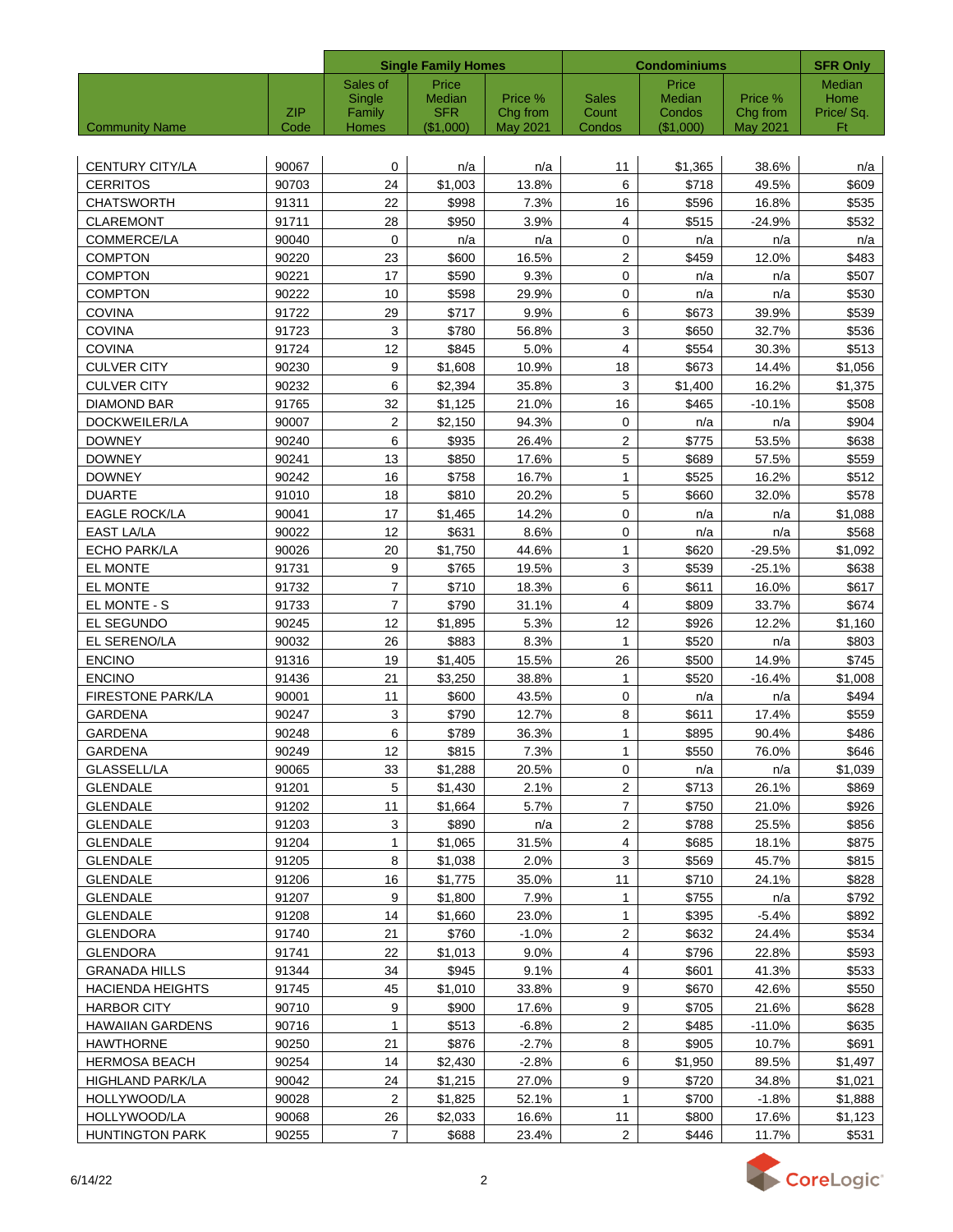|                       |                    |                 | <b>Single Family Homes</b> |                      |                         | <b>Condominiums</b> |                             | <b>SFR Only</b> |
|-----------------------|--------------------|-----------------|----------------------------|----------------------|-------------------------|---------------------|-----------------------------|-----------------|
|                       |                    | Sales of        | Price                      |                      |                         | Price               |                             | <b>Median</b>   |
|                       |                    | Single          | Median                     | Price %              | <b>Sales</b>            | Median              | Price %                     | Home            |
| <b>Community Name</b> | <b>ZIP</b><br>Code | Family<br>Homes | <b>SFR</b><br>(\$1,000)    | Chg from<br>May 2021 | Count<br>Condos         | Condos<br>(\$1,000) | Chg from<br><b>May 2021</b> | Price/Sq.<br>Ft |
|                       |                    |                 |                            |                      |                         |                     |                             |                 |
| <b>INGLEWOOD</b>      | 90301              | 5               | \$750                      | 36.4%                | 6                       | \$490               | $-2.0%$                     | \$696           |
| <b>INGLEWOOD</b>      | 90302              | 10              | \$890                      | 10.2%                | $\overline{7}$          | \$555               | 38.8%                       | \$772           |
| <b>INGLEWOOD</b>      | 90303              | 8               | \$729                      | 33.7%                | $\mathbf 0$             | n/a                 | n/a                         | \$699           |
| <b>INGLEWOOD</b>      | 90304              | 3               | \$600                      | 3.4%                 | $\mathbf 0$             | n/a                 | n/a                         | \$655           |
| INGLEWOOD             | 90305              | 3               | \$865                      | 3.7%                 | $\overline{\mathbf{c}}$ | \$731               | 8.2%                        | \$465           |
| LA CANADA FLINTRIDGE  | 91011              | 31              | \$2,330                    | 4.1%                 | 3                       | \$860               | $-39.8%$                    | \$1,130         |
| LA CRESCENTA          | 91214              | 36              | \$1,241                    | 1.7%                 | 5                       | \$705               | $-11.3%$                    | \$817           |
| LA MIRADA             | 90638              | 24              | \$840                      | 12.0%                | 13                      | \$732               | 32.5%                       | \$582           |
| LA PUENTE             | 91744              | 39              | \$700                      | 22.6%                | 3                       | \$590               | 3.1%                        | \$514           |
| LA PUENTE             | 91746              | 11              | \$680                      | 7.9%                 | $\mathbf{1}$            | \$495               | 50.0%                       | \$481           |
| <b>LA VERNE</b>       | 91750              | 19              | \$1,050                    | 23.5%                | 3                       | \$350               | $-5.9%$                     | \$580           |
| LADERA HEIGHTS/LA     | 90056              | 4               | \$1,838                    | $-0.6%$              | $\mathbf{1}$            | \$605               | 4.7%                        | \$687           |
| <b>LAKE HUGHES</b>    | 93532              | 3               | \$345                      | 8.7%                 | 0                       | n/a                 | n/a                         | \$222           |
| LAKEWOOD              | 90712              | 36              | \$825                      | 11.5%                | 0                       | n/a                 | n/a                         | \$607           |
| LAKEWOOD              | 90713              | 41              | \$835                      | 7.7%                 | 0                       | n/a                 | n/a                         | \$687           |
| LAKEWOOD              | 90715              | 12              | \$793                      | 13.6%                | $\overline{7}$          | \$635               | 21.0%                       | \$604           |
| LANCASTER             | 93534              | 44              | \$420                      | 23.2%                | 3                       | \$288               | 15.0%                       | \$283           |
| LANCASTER             | 93535              | 74              | \$435                      | 23.4%                | $\overline{\mathbf{c}}$ | \$223               | 43.5%                       | \$267           |
| LANCASTER             | 93536              | 97              | \$535                      | 13.8%                | 10                      | \$323               | 22.3%                       | \$272           |
| LAWNDALE              | 90260              | 6               | \$854                      | 38.8%                | 4                       | \$732               | 69.5%                       | \$676           |
| LINCOLN HEIGHTS/LA    | 90031              | 4               | \$830                      | $-2.1%$              | 0                       | n/a                 | n/a                         | \$812           |
| <b>LITTLEROCK</b>     | 93543              | 8               | \$485                      | 31.8%                | 0                       | n/a                 | n/a                         | \$326           |
| <b>LLANO</b>          | 93544              | 3               | \$400                      | 17.2%                | 0                       | n/a                 | n/a                         | \$218           |
| <b>LOMITA</b>         | 90717              | 5               | \$900                      | 2.9%                 | $\mathbf{2}$            | \$694               | 30.8%                       | \$648           |
| LONG BEACH            | 90802              | $\mathbf{1}$    | \$785                      | 6.1%                 | 56                      | \$499               | 12.3%                       | \$577           |
| LONG BEACH            | 90803              | 12              | \$1,533                    | 3.6%                 | 20                      | \$738               | 20.9%                       | \$1,057         |
| LONG BEACH            | 90804              | 6               | \$762                      | $-1.7%$              | 9                       | \$475               | 15.3%                       | \$897           |
| LONG BEACH            | 90805              | 28              | \$681                      | 10.7%                | 4                       | \$363               | 10.0%                       | \$620           |
| LONG BEACH            | 90806              | 14              | \$669                      | $-2.0%$              | 0                       | n/a                 | n/a                         | \$681           |
| LONG BEACH            | 90807              | 11              | \$1,120                    | 18.8%                | 6                       | \$620               | 46.6%                       | \$775           |
| LONG BEACH            | 90808              | 41              | \$955                      | 6.5%                 | $\mathbf{1}$            | \$625               | $-27.6%$                    | \$725           |
| LONG BEACH            | 90810              | 15              | \$700                      | 26.1%                | $\mathbf{1}$            | \$370               | $-1.9%$                     | \$522           |
| LONG BEACH            | 90813              | 9               | \$650                      | 31.3%                | 9                       | \$520               | 36.8%                       | \$661           |
| LONG BEACH            | 90814              | 5               | \$1,410                    | 25.9%                | 6                       | \$544               | 32.9%                       | \$803           |
| LONG BEACH            | 90815              | 32              | \$1,075                    | 21.4%                | 9                       | \$575               | 26.9%                       | \$687           |
| LOS ANGELES           | 90003              | 12              | \$508                      | $-0.7%$              | $\mathbf 0$             | n/a                 | n/a                         | \$471           |
| LOS ANGELES           | 90004              | 14              | \$2,110                    | 17.2%                | 12                      | \$786               | 23.3%                       | \$948           |
| LOS ANGELES           | 90006              | $\overline{2}$  | \$1,690                    | 134.7%               | $\overline{4}$          | \$615               | 8.6%                        | \$498           |
| LOS ANGELES           | 90010              | 0               | n/a                        | n/a                  | 6                       | \$615               | $-32.0%$                    | n/a             |
| LOS ANGELES           | 90011              | 5               | \$560                      | 20.2%                | 0                       | n/a                 | n/a                         | \$343           |
| LOS ANGELES           | 90012              | 0               | n/a                        | n/a                  | 15                      | \$580               | $-3.3%$                     | n/a             |
| LOS ANGELES           | 90013              | 0               | n/a                        | n/a                  | 11                      | \$680               | 28.8%                       | n/a             |
| LOS ANGELES           | 90014              | 0               | n/a                        | n/a                  | 3                       | \$455               | $-12.0%$                    | n/a             |
| LOS ANGELES           | 90015              | $\mathbf 0$     | n/a                        | n/a                  | 22                      | \$643               | 13.2%                       | n/a             |
| LOS ANGELES           | 90016              | 12              | \$1,323                    | 34.1%                | 6                       | \$685               | 8.2%                        | \$957           |
| LOS ANGELES           | 90017              | 0               | n/a                        | n/a                  | 10                      | \$758               | 19.7%                       | n/a             |
| LOS ANGELES           | 90018              | 15              | \$1,100                    | 15.8%                | $\mathbf 0$             | n/a                 | n/a                         | \$747           |
| LOS ANGELES           | 90019              | 22              | \$1,432                    | $-6.1%$              | $\sqrt{2}$              | \$858               | 7.4%                        | \$936           |
| LOS ANGELES           | 90020              | $\overline{2}$  | \$6,423                    | 24.6%                | 10                      | \$513               | $-34.2%$                    | \$1,808         |
| LOS ANGELES           | 90023              | $\overline{7}$  | \$550                      | 1.9%                 | 0                       | n/a                 | n/a                         | \$609           |
| LOS ANGELES           | 90027              | 17              | \$3,450                    | 22.9%                | 8                       | \$879               | 18.0%                       | \$1,276         |
| LOS ANGELES           | 90029              | 3               | \$1,260                    | 5.4%                 | 0                       | n/a                 | n/a                         | \$1,107         |
| LOS ANGELES           | 90034              | 8               | \$1,658                    | 18.6%                | 5                       | \$775               | -11.4%                      | \$1,231         |
| LOS ANGELES           | 90035              | 11              | \$1,960                    | $-12.4%$             | 15                      | \$1,025             | 25.4%                       | \$1,025         |

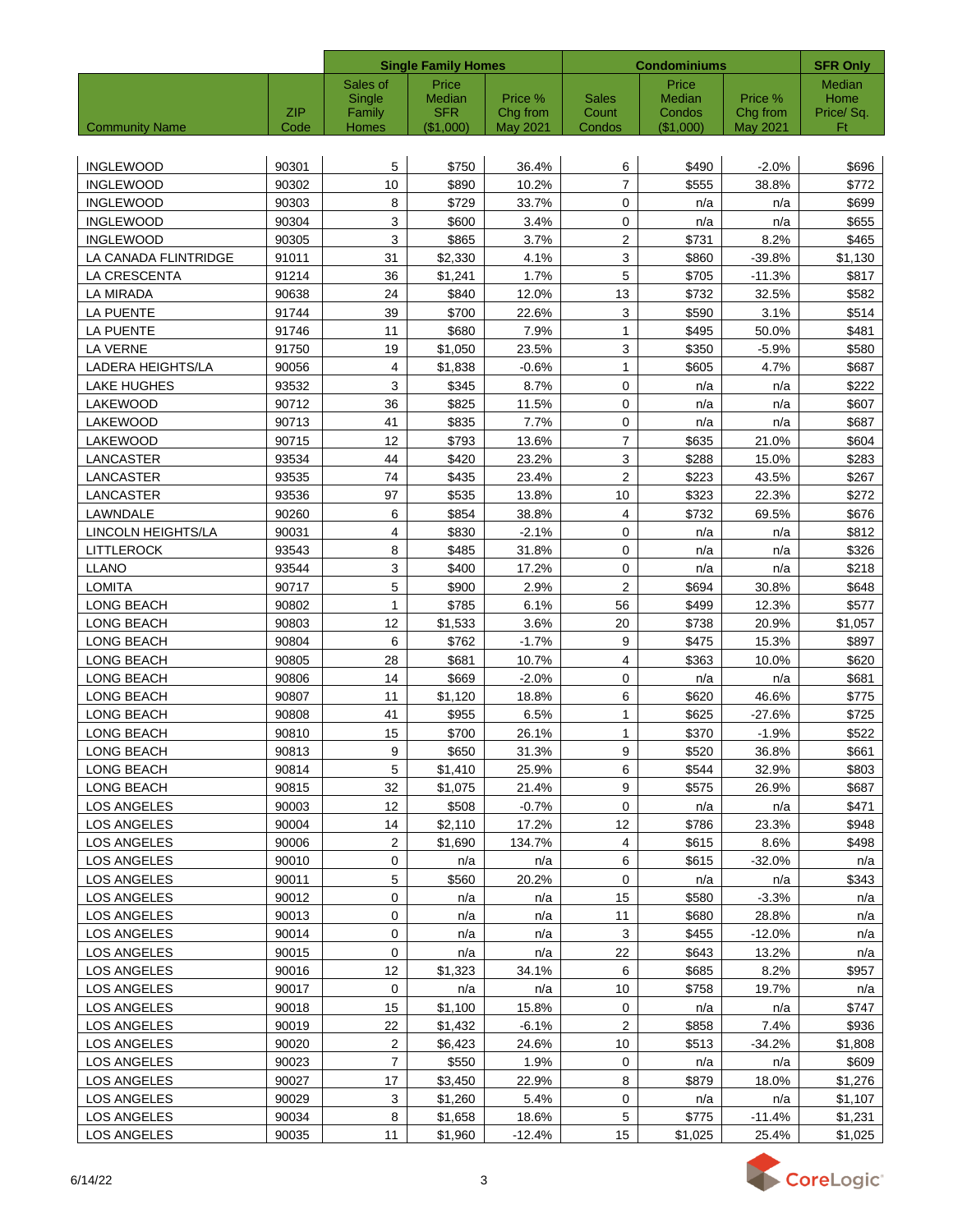|                        |            |                  | <b>Single Family Homes</b> |                     |                       | <b>Condominiums</b> | <b>SFR Only</b>     |                   |
|------------------------|------------|------------------|----------------------------|---------------------|-----------------------|---------------------|---------------------|-------------------|
|                        |            | Sales of         | Price                      |                     |                       | Price               |                     | Median            |
|                        | <b>ZIP</b> | Single<br>Family | Median<br><b>SFR</b>       | Price %<br>Chg from | <b>Sales</b><br>Count | Median<br>Condos    | Price %<br>Chg from | Home<br>Price/Sq. |
| <b>Community Name</b>  | Code       | Homes            | (\$1,000)                  | May 2021            | Condos                | (\$1,000)           | May 2021            | Ft                |
|                        |            |                  |                            |                     |                       |                     |                     |                   |
| <b>LOS ANGELES</b>     | 90036      | 18               | \$2,075                    | $-0.5%$             | 2                     | \$1,250             | 39.6%               | \$1,088           |
| <b>LOS ANGELES</b>     | 90037      | 10               | \$650                      | 8.8%                | 0                     | n/a                 | n/a                 | \$564             |
| <b>LOS ANGELES</b>     | 90039      | 19               | \$1,700                    | 28.3%               | $\overline{4}$        | \$1,018             | 63.5%               | \$1,360           |
| <b>LOS ANGELES</b>     | 90047      | 38               | \$671                      | 9.1%                | 0                     | n/a                 | n/a                 | \$541             |
| <b>LOS ANGELES</b>     | 90057      | 0                | n/a                        | n/a                 | 3                     | \$555               | 14.4%               | n/a               |
| <b>LOS ANGELES</b>     | 90062      | 8                | \$678                      | $-1.1%$             | 0                     | n/a                 | n/a                 | \$569             |
| <b>LOS ANGELES</b>     | 90063      | 15               | \$600                      | $-11.5%$            | 0                     | n/a                 | n/a                 | \$578             |
| LOS ANGELES            | 90021      | $\mathbf 0$      | n/a                        | n/a                 | $\overline{c}$        | \$2,073             | n/a                 | n/a               |
| LOS ANGELES            | 90058      | 0                | n/a                        | n/a                 | 0                     | n/a                 | n/a                 | n/a               |
| <b>LYNWOOD</b>         | 90262      | 18               | \$608                      | 21.5%               | 0                     | n/a                 | n/a                 | \$572             |
| <b>MALIBU</b>          | 90265      | 34               | \$4,650                    | 5.1%                | 11                    | \$1,400             | 65.9%               | \$1,978           |
| <b>MANHATTAN BEACH</b> | 90266      | 30               | \$3,113                    | 6.5%                | 7                     | \$2,850             | 24.5%               | \$1,522           |
| <b>MAR VISTA/LA</b>    | 90066      | 36               | \$1,950                    | 6.3%                | 4                     | \$1,085             | 49.9%               | \$1,229           |
| <b>MARINA DEL REY</b>  | 90292      | 5                | \$3,300                    | 38.9%               | 24                    | \$1,295             | 1.6%                | \$1,041           |
| <b>MAYWOOD</b>         | 90270      | 3                | \$420                      | $-17.1%$            | 0                     | n/a                 | n/a                 | \$505             |
| <b>MISSION HILLS</b>   | 91345      | 11               | \$910                      | 29.1%               | 3                     | \$545               | 34.6%               | \$568             |
| <b>MONROVIA</b>        | 91016      | 24               | \$1,212                    | 37.7%               | 4                     | \$675               | $-6.3%$             | \$733             |
| <b>MONTEBELLO</b>      | 90640      | 17               | \$960                      | 43.9%               | 6                     | \$459               | $-11.3%$            | \$519             |
| <b>MONTEREY PARK</b>   | 91754      | 10               | \$963                      | 32.8%               | 6                     | \$676               | 61.0%               | \$574             |
| <b>MONTEREY PARK</b>   | 91755      | 11               | \$950                      | 19.3%               | 6                     | \$633               | $-27.3%$            | \$542             |
| <b>MONTROSE</b>        | 91020      | 2                | \$1,133                    | n/a                 | $\mathbf{1}$          | \$961               | 37.9%               | \$1,212           |
| NEWHALL                | 91321      | 15               | \$815                      | $-1.2%$             | 19                    | \$415               | 2.5%                | \$570             |
| <b>NORTH HILLS</b>     | 91343      | 31               | \$924                      | 11.3%               | 11                    | \$485               | $-7.5%$             | \$546             |
| NORTH HOLLYWOOD        | 91601      | 11               | \$1,135                    | 1.1%                | 3                     | \$655               | 23.6%               | \$924             |
| NORTH HOLLYWOOD        | 91602      | 15               | \$1,950                    | $-1.3%$             | 13                    | \$865               | 43.0%               | \$951             |
| NORTH HOLLYWOOD        | 91605      | 15               | \$925                      | 10.1%               | 2                     | \$645               | n/a                 | \$566             |
| NORTH HOLLYWOOD        | 91606      | 13               | \$1,043                    | 33.2%               | 3                     | \$600               | 29.7%               | \$780             |
| <b>NORTHRIDGE</b>      | 91324      | 22               | \$1,032                    | $-6.6%$             | 3                     | \$675               | 12.5%               | \$566             |
| <b>NORTHRIDGE</b>      | 91325      | 19               | \$1,250                    | 39.7%               | 8                     | \$593               | 11.4%               | \$525             |
| <b>NORTHRIDGE</b>      | 91326      | 25               | \$1,250                    | 21.1%               | 29                    | \$1,260             | 24.1%               | \$533             |
| <b>NORWALK</b>         | 90650      | 35               | \$730                      | 18.4%               | 11                    | \$645               | 39.3%               | \$607             |
| PACIFIC PALISADES      | 90272      | 27               | \$4,775                    | 18.8%               | $\overline{7}$        | \$1,810             | 46.6%               | \$1,851           |
| <b>PACOIMA</b>         | 91331      | 26               | \$730                      | 26.3%               | $\overline{5}$        | \$535               | 29.7%               | \$464             |
| PALMDALE               | 93550      | 71               | \$460                      | 21.1%               | 5                     | \$370               | 19.5%               | \$304             |
| PALMDALE               | 93551      | 88               | \$580                      | 14.9%               | 3                     | \$400               | 23.1%               | \$283             |
| PALMDALE               | 93552      | 48               | \$462                      | 5.6%                | $\mathbf 0$           | n/a                 | n/a                 | \$272             |
| PALMDALE               | 93591      | 12               | \$348                      | 19.1%               | 0                     | n/a                 | n/a                 | \$237             |
| PALOS VERDES PENIN     | 90274      | 18               | \$3,200                    | 47.7%               | 6                     | \$1,200             | 37.5%               | \$1,164           |
| PANORAMA CITY          | 91402      | 15               | \$760                      | 25.6%               | $\mathbf{2}$          | \$583               | 38.7%               | \$527             |
| <b>PARAMOUNT</b>       | 90723      | 8                | \$725                      | 19.8%               | 6                     | \$532               | 37.2%               | \$417             |
| PASADENA               | 91101      | 1                | \$755                      | 0.7%                | 17                    | \$832               | 14.0%               | \$570             |
| PASADENA               | 91103      | 11               | \$2,305                    | 84.4%               | 2                     | \$923               | 46.5%               | \$843             |
| PASADENA               | 91104      | 27               | \$1,281                    | 11.4%               | 4                     | \$760               | 24.4%               | \$859             |
| PASADENA               | 91105      | 14               | \$2,000                    | $-12.6%$            | 10                    | \$1,180             | 4.5%                | \$1,061           |
| PASADENA               | 91106      | 11               | \$2,250                    | 50.0%               | 21                    | \$651               | $-2.5%$             | \$879             |
| PASADENA               | 91107      | 28               | \$1,446                    | 13.9%               | 12                    | \$720               | $-4.6%$             | \$854             |
| PEARBLOSSOM            | 93553      | $\mathbf{1}$     | \$480                      | 23.2%               | $\mathbf 0$           | n/a                 | n/a                 | \$274             |
| PICO RIVERA            | 90660      | 29               | \$690                      | 13.6%               | 6                     | \$715               | n/a                 | \$545             |
| PLAYA DEL REY          | 90293      | $\overline{2}$   | \$2,303                    | 10.3%               | 12                    | \$675               | 3.1%                | \$1,328           |
| PLAYA VISTA            | 90094      | 0                | n/a                        | n/a                 | 15                    | \$1,425             | 23.4%               | n/a               |
| <b>POMONA</b>          | 91766      | 31               | \$670                      | 14.1%               | 13                    | \$525               | 19.9%               | \$526             |
| <b>POMONA</b>          | 91767      | 26               | \$638                      | 9.9%                | 3                     | \$540               | 10.3%               | \$478             |
| <b>POMONA</b>          | 91768      | 20               | \$675                      | 24.3%               | $\mathbf 0$           | n/a                 | n/a                 | \$504             |
| RANCHO PALOS VERDE     | 90275      | 45               | \$1,880                    | 7.4%                | 13                    | \$1,100             | 32.9%               | \$921             |

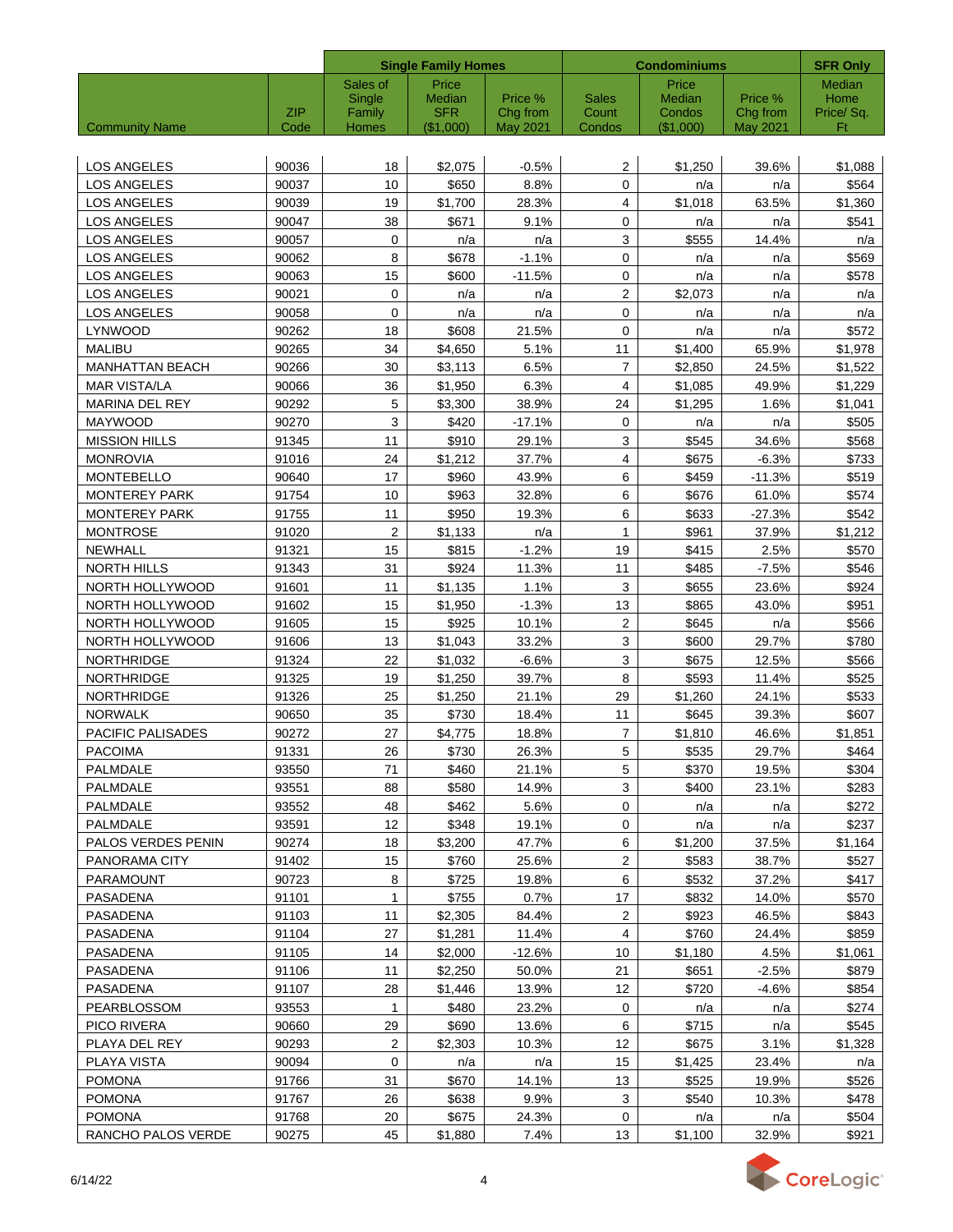|                               |                    |                 | <b>Single Family Homes</b> |                             |                         | <b>Condominiums</b> |                             | <b>SFR Only</b> |
|-------------------------------|--------------------|-----------------|----------------------------|-----------------------------|-------------------------|---------------------|-----------------------------|-----------------|
|                               |                    | Sales of        | Price                      |                             |                         | Price               |                             | <b>Median</b>   |
|                               |                    | Single          | Median                     | Price %                     | Sales                   | Median              | Price %                     | Home            |
| <b>Community Name</b>         | <b>ZIP</b><br>Code | Family<br>Homes | <b>SFR</b><br>(\$1,000)    | Chg from<br><b>May 2021</b> | Count<br>Condos         | Condos<br>(\$1,000) | Chg from<br><b>May 2021</b> | Price/Sq.<br>Ft |
|                               |                    |                 |                            |                             |                         |                     |                             |                 |
| RANCHO PARK/LA                | 90064              | 16              | \$2,305                    | 42.7%                       | 4                       | \$830               | $-9.8%$                     | \$1,398         |
| REDONDO BEACH                 | 90277              | 13              | \$2,150                    | 9.2%                        | 22                      | \$1,325             | 22.1%                       | \$1,307         |
| REDONDO BEACH                 | 90278              | 12              | \$1,575                    | 19.3%                       | 20                      | \$1,315             | 21.2%                       | \$940           |
| <b>RESEDA</b>                 | 91335              | 43              | \$820                      | 5.1%                        | 8                       | \$483               | $-5.9%$                     | \$580           |
| <b>ROSEMEAD</b>               | 91770              | 17              | \$880                      | 12.1%                       | $\overline{\mathbf{c}}$ | \$709               | 16.5%                       | \$563           |
| <b>ROWLAND HEIGHTS</b>        | 91748              | 21              | \$870                      | $-16.7%$                    | $\mathbf{2}$            | \$412               | n/a                         | \$549           |
| <b>SAN DIMAS</b>              | 91773              | 24              | \$848                      | 3.7%                        | 5                       | \$670               | 20.7%                       | \$545           |
| <b>SAN FERNANDO</b>           | 91340              | 13              | \$660                      | 2.2%                        | $\overline{2}$          | \$495               | 7.6%                        | \$596           |
| <b>SAN GABRIEL</b>            | 91775              | 20              | \$1,184                    | 11.9%                       | 0                       | n/a                 | n/a                         | \$798           |
| <b>SAN GABRIEL</b>            | 91776              | $\overline{7}$  | \$951                      | $-4.9%$                     | 5                       | \$852               | 42.0%                       | \$773           |
| <b>SAN MARINO</b>             | 91108              | 15              | \$3,000                    | 18.9%                       | $\mathbf 0$             | n/a                 | n/a                         | \$942           |
| SAN PEDRO                     | 90731              | 13              | \$1,019                    | 29.8%                       | $\overline{7}$          | \$575               | 19.8%                       | \$762           |
| <b>SAN PEDRO</b>              | 90732              | 9               | \$1,060                    | 9.3%                        | 13                      | \$615               | 24.9%                       | \$653           |
| SANFORD/LA                    | 90005              | $\overline{4}$  | \$4,959                    | 192.7%                      | 6                       | \$809               | 10.4%                       | \$755           |
| SANTA CLARITA                 | 91350              | 38              | \$840                      | 12.0%                       | 21                      | \$705               | 19.5%                       | \$446           |
| <b>SANTA CLARITA</b>          | 91390              | 23              | \$965                      | 8.7%                        | 0                       | n/a                 | n/a                         | \$436           |
| SANTA FE SPRINGS              | 90670              | 11              | \$770                      | 20.3%                       | 3                       | \$670               | 2.3%                        | \$583           |
| <b>SANTA MONICA</b>           | 90401              | 1               | \$6,556                    | 1.6%                        | $\mathbf{1}$            | \$1,718             | 34.5%                       | \$1,571         |
| <b>SANTA MONICA</b>           | 90402              | 16              | \$6,044                    | 35.2%                       | 4                       | \$1,850             | 68.2%                       | \$1,900         |
| <b>SANTA MONICA</b>           | 90403              | 2               | \$2,750                    | $-8.2%$                     | 24                      | \$1,563             | 6.3%                        | \$2,218         |
| <b>SANTA MONICA</b>           | 90404              | 0               | n/a                        | n/a                         | 5                       | \$981               | $-0.4%$                     | n/a             |
| <b>SANTA MONICA</b>           | 90405              | 5               | \$2,602                    | 4.7%                        | 20                      | \$1,267             | 7.8%                        | \$1,479         |
| <b>SHERMN OAKS</b>            | 91403              | 21              | \$2,351                    | 10.6%                       | 15                      | \$770               | 36.9%                       | \$924           |
| <b>SHERMN OAKS</b>            | 91423              | 21              | \$1,650                    | 8.3%                        | 14                      | \$704               | 11.3%                       | \$911           |
| SIERRA MADRE                  | 91024              | 10              | \$1,572                    | 63.8%                       | $\overline{2}$          | \$1,108             | n/a                         | \$828           |
| SIGNAL HILL                   | 90755              | 4               | \$868                      | $-13.2%$                    | 14                      | \$750               | 65.7%                       | \$674           |
| SOUTH GATE                    | 90280              | 14              | \$628                      | 12.9%                       | 1                       | \$590               | 22.9%                       | \$608           |
| SOUTH PASADENA                | 91030              | 9               | \$2,201                    | 35.5%                       | 7                       | \$1,200             | 60.0%                       | \$1,141         |
| <b>STEVENSON RANCH</b>        | 91381              | 12              | \$1,248                    | $-2.3%$                     | $\overline{7}$          | \$732               | 17.1%                       | \$467           |
| <b>STUDIO CITY</b>            | 91604              | 19              | \$2,110                    | 5.2%                        | $\overline{7}$          | \$935               | 21.0%                       | \$903           |
| <b>SUN VALLEY</b>             | 91352              | 21              | \$903                      | 11.4%                       | 4                       | \$714               | 66.2%                       | \$643           |
| <b>SUNLAND</b>                | 91040              | 27              | \$998                      | 17.4%                       | $\boldsymbol{2}$        | \$653               | 18.6%                       | \$645           |
| SYLMAR                        | 91342              | 36              | \$847                      | 17.6%                       | 16                      | \$628               | 24.8%                       | \$557           |
| <b>TARZANA</b>                | 91356              | 17              | \$1,903                    | $-5.1%$                     | 19                      | \$630               | 47.4%                       | \$628           |
| TEMPLE CITY                   | 91780              | 15              | \$990                      | 5.5%                        | 3                       | \$840               | 23.2%                       | \$736           |
| <b>TOPANGA</b>                | 90290              | 10              | \$1,950                    | 13.0%                       | $\mathbf{1}$            | \$893               | n/a                         | \$1,034         |
| <b>TORRANCE</b>               | 90501              | 15              | \$950                      | 23.0%                       | 6                       | \$883               | 19.3%                       | \$716           |
| <b>TORRANCE</b>               | 90502              | 5               | \$820                      | 21.5%                       | 17                      | \$400               | $-26.9%$                    | \$700           |
| <b>TORRANCE</b>               | 90503              | 19              | \$1,600                    | 52.4%                       | 13                      | \$830               | 0.0%                        | \$988           |
| <b>TORRANCE</b>               | 90504              | 19              | \$1,050                    | 18.0%                       | $\mathbf{2}$            | \$786               | 4.8%                        | \$762           |
| TORRANCE                      | 90505              | 20              | \$1,418                    | 13.4%                       | 2                       | \$1,163             | 117.3%                      | \$1,059         |
| <b>TUJUNGA</b>                | 91042              | 14              | \$980                      | 24.4%                       | 3                       | \$606               | 18.7%                       | \$777           |
| <b>VALENCIA</b>               | 91354              | 12              | \$890                      | 10.4%                       | 30                      | \$798               | 27.6%                       | \$439           |
| <b>VALENCIA</b>               | 91355              | 21              | \$931                      | 22.1%                       | 31                      | \$715               | 23.3%                       | \$529           |
| VALLEY VILLAGE                | 91607              | 8               | \$1,503                    | 8.9%                        | 10                      | \$659               | 3.4%                        | \$844           |
| VAN NUYS                      | 91401              | 22              | \$1,300                    | 44.4%                       | $\overline{7}$          | \$640               | 10.8%                       | \$713           |
| VAN NUYS                      | 91405              | 14              | \$868                      | 14.9%                       | 4                       | \$452               | 15.8%                       | \$616           |
| VAN NUYS/LK BALBOA            | 91406              | 19              | \$960                      | 17.5%                       | 10                      | \$438               | 8.8%                        | \$627           |
| VAN NUYS/SHERMAN O            | 91411              | $\overline{7}$  | \$1,258                    | 30.4%                       | $\mathbf{1}$            | \$375               | $-22.3%$                    | \$834           |
| <b>VENICE</b>                 | 90291              | 23              | \$2,720                    | 6.2%                        | 13                      | \$1,621             | 19.4%                       | \$1,383         |
| <b>VIEW PARK/LA</b><br>WALNUT | 90043<br>91789     | 25<br>28        | \$975<br>\$1,206           | 18.2%<br>33.9%              | 1<br>$\overline{2}$     | \$350<br>\$1,282    | 16.7%<br>100.2%             | \$712<br>\$540  |
| <b>WATTS/LA</b>               | 90002              | 20              | \$538                      | 11.4%                       | 0                       | n/a                 | n/a                         | \$443           |
| <b>WEST COVINA</b>            | 91790              | 22              | \$823                      | 17.9%                       | $\mathbf{1}$            | \$581               | $-1.1%$                     | \$538           |
|                               |                    |                 |                            |                             |                         |                     |                             |                 |

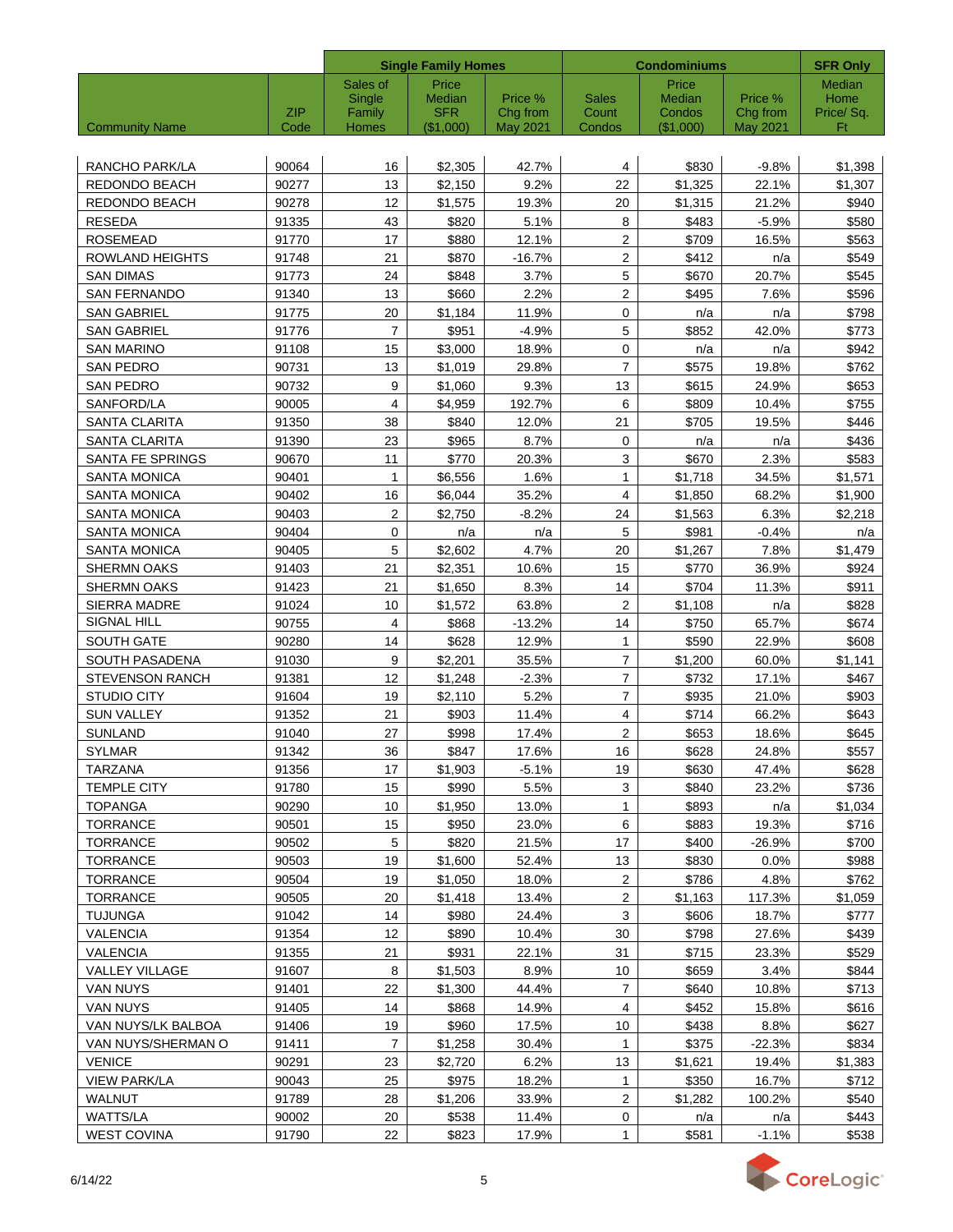|                         |            | <b>Single Family Homes</b> |                      |                     | <b>Condominiums</b>   | <b>SFR Only</b>         |                     |                   |
|-------------------------|------------|----------------------------|----------------------|---------------------|-----------------------|-------------------------|---------------------|-------------------|
|                         |            | Sales of                   | Price                |                     |                       | Price                   |                     | <b>Median</b>     |
|                         | <b>ZIP</b> | Single                     | Median<br><b>SFR</b> | Price %<br>Chg from | <b>Sales</b><br>Count | <b>Median</b><br>Condos | Price %<br>Chg from | Home<br>Price/Sq. |
| <b>Community Name</b>   | Code       | Family<br>Homes            | (\$1,000)            | <b>May 2021</b>     | Condos                | $(\$1,000)$             | <b>May 2021</b>     | Ft                |
|                         |            |                            |                      |                     |                       |                         |                     |                   |
| <b>WEST COVINA</b>      | 91791      | 13                         | \$1,050              | 40.0%               | 4                     | \$688                   | 39.0%               | \$531             |
| WEST COVINA             | 91792      | 5                          | \$785                | 22.7%               | 6                     | \$532                   | 12.0%               | \$530             |
| WEST HILLS              | 91307      | 26                         | \$1,100              | 25.7%               | 4                     | \$995                   | $-18.4%$            | \$586             |
| WEST HOLLYWOOD/LA       | 90038      | $\overline{c}$             | \$1,400              | 19.1%               | $\mathbf{1}$          | \$764                   | 2.2%                | \$1,025           |
| WEST HOLLYWOOD/LA       | 90046      | 28                         | \$2,795              | 51.9%               | 19                    | \$600                   | $-19.2%$            | \$1,261           |
| WEST HOLLYWOOD/LA       | 90048      | 11                         | \$2,750              | 17.8%               | 6                     | \$1,325                 | 23.3%               | \$1,289           |
| WEST HOLLYWOOD/LA       | 90069      | 16                         | \$3,790              | 17.7%               | 37                    | \$1,013                 | 24.2%               | \$1,457           |
| <b>WEST LA/LA</b>       | 90025      | 5                          | \$1,979              | 14.1%               | 31                    | \$1,111                 | 18.6%               | \$1,665           |
| WESTCHESTER/LA          | 90045      | 23                         | \$1,751              | 27.3%               | $\overline{2}$        | \$655                   | 31.4%               | \$1,056           |
| WESTWOOD/LA             | 90024      | 8                          | \$3,779              | 35.0%               | 29                    | \$940                   | $-12.8%$            | \$1,377           |
| <b>WHITTIER</b>         | 90601      | 14                         | \$868                | 20.7%               | 8                     | \$447                   | 0.4%                | \$540             |
| <b>WHITTIER</b>         | 90602      | 11                         | \$748                | 8.3%                | 3                     | \$750                   | n/a                 | \$613             |
| WHITTIER                | 90603      | 17                         | \$910                | 10.8%               | $\overline{4}$        | \$473                   | $-8.6%$             | \$617             |
| WHITTIER                | 90604      | 27                         | \$820                | 10.9%               | 4                     | \$522                   | 11.8%               | \$588             |
| WHITTIER                | 90605      | 20                         | \$730                | 19.7%               | $\mathbf 0$           | n/a                     | n/a                 | \$604             |
| WHITTIER                | 90606      | 13                         | \$674                | 9.2%                | $\pmb{0}$             | n/a                     | n/a                 | \$513             |
| <b>WILMINGTON</b>       | 90744      | 8                          | \$636                | $-3.5%$             | 3                     | \$465                   | n/a                 | \$601             |
| <b>WINNETKA</b>         | 91306      | 25                         | \$860                | 13.2%               | 6                     | \$560                   | 12.6%               | \$545             |
| <b>WOODLAND HILLS</b>   | 91364      | 31                         | \$1,291              | 17.3%               | 1                     | \$520                   | $-4.9%$             | \$666             |
| <b>WOODLAND HILLS</b>   | 91367      | 35                         | \$1,450              | 31.8%               | 17                    | \$675                   | 35.7%               | \$704             |
| <b>ORANGE COUNTY</b>    |            | 1,882                      | \$1,200              | 18.0%               | 859                   | \$750                   | 20.6%               | \$638             |
| <b>ALISO VIEJO</b>      | 92656      | 21                         | \$1,250              | 22.5%               | 49                    | \$820                   | 23.5%               | \$621             |
| ANAHEIM                 | 92801      | 18                         | \$823                | 14.2%               | 10                    | \$678                   | 46.5%               | \$590             |
| ANAHEIM                 | 92802      | 10                         | \$862                | 13.4%               | 4                     | \$792                   | 17.3%               | \$586             |
| <b>ANAHEIM</b>          | 92804      | 28                         | \$880                | 22.1%               | 6                     | \$713                   | 42.5%               | \$541             |
| ANAHEIM                 | 92805      | 15                         | \$835                | 22.2%               | 19                    | \$740                   | 41.0%               | \$619             |
| <b>ANAHEIM</b>          | 92806      | 11                         | \$965                | 17.8%               | $\overline{2}$        | \$593                   | 10.7%               | \$513             |
| <b>ANAHEIM HILLS</b>    | 92807      | 39                         | \$1,040              | 17.1%               | $\mathbf{3}$          | \$535                   | 11.5%               | \$569             |
| <b>ANAHEIM HILLS</b>    | 92808      | 17                         | \$1,250              | 16.8%               | 9                     | \$750                   | 33.3%               | \$574             |
| <b>BALBOA ISLAND</b>    | 92662      | $\overline{4}$             | \$3,750              | 8.1%                | $\mathbf{0}$          | n/a                     | n/a                 | \$2,003           |
| <b>BREA</b>             | 92821      | 37                         | \$1.010              | 18.8%               | $\overline{2}$        | \$767                   | $-6.2%$             | \$542             |
| <b>BREA</b>             | 92823      | 4                          | \$1,456              | 54.5%               | $\mathbf{2}$          | \$935                   | 4.9%                | \$578             |
| <b>BUENA PARK</b>       | 90620      | $35\,$                     | \$850                | 14.1%               | $\mathbf{1}$          | \$879                   | 67.4%               | \$533             |
| BUENA PARK              | 90621      | 12                         | \$728                | 2.1%                | 5                     | \$835                   | 19.3%               | \$537             |
| CAPISTRANO BEACH        | 92624      | 11                         | \$2,350              | -31.4%              | 2                     | \$1,270                 | 95.3%               | \$814             |
| <b>CORONA DEL MAR</b>   | 92625      | 18                         | \$7,048              | 98.5%               | 8                     | \$2,185                 | $-0.1%$             | \$1,672           |
| <b>COSTA MESA</b>       | 92626      | 40                         | \$1,210              | 22.8%               | 9                     | \$899                   | 11.0%               | \$692             |
| <b>COSTA MESA</b>       | 92627      | 29                         | \$1,150              | $-8.8%$             | 11                    | \$799                   | 2.8%                | \$786             |
| <b>CYPRESS</b>          | 90630      | 38                         | \$1,000              | 24.6%               | 4                     | \$600                   | $-5.9%$             | \$561             |
| <b>DANA POINT</b>       | 92629      | 32                         | \$2,170              | 17.6%               | 15                    | \$922                   | 15.3%               | \$840             |
| <b>FOOTHILL RANCH</b>   | 92610      | 10                         | \$1,398              | 42.8%               | 9                     | \$837                   | 47.4%               | \$628             |
| <b>FOUNTAIN VALLEY</b>  | 92708      | 31                         | \$1,200              | 21.5%               | 3                     | \$495                   | 15.1%               | \$606             |
| <b>FULLERTON</b>        | 92831      | 21                         | \$1,020              | 25.9%               | $\overline{7}$        | \$530                   | 27.8%               | \$556             |
| <b>FULLERTON</b>        | 92832      | 15                         | \$800                | 6.7%                | 3                     | \$540                   | 0.3%                | \$624             |
| <b>FULLERTON</b>        | 92833      | 30                         | \$845                | $-1.5%$             | 9                     | \$745                   | 38.0%               | \$568             |
| <b>FULLERTON</b>        | 92835      | 28                         | \$1,289              | 47.3%               | 4                     | \$538                   | 38.3%               | \$588             |
| <b>GARDEN GROVE</b>     | 92840      | 19                         | \$930                | 24.8%               | 6                     | \$500                   | $-8.8\%$            | \$662             |
| GARDEN GROVE            | 92841      | 17                         | \$805                | 1.9%                | 0                     | n/a                     | n/a                 | \$536             |
| <b>GARDEN GROVE</b>     | 92843      | 10                         | \$866                | 17.0%               | $\overline{7}$        | \$450                   | 6.5%                | \$611             |
| <b>GARDEN GROVE</b>     | 92844      | 5                          | \$935                | 23.8%               | $\mathbf{3}$          | \$715                   | 18.2%               | \$575             |
| <b>GARDEN GROVE</b>     | 92845      | 18                         | \$1,000              | 17.2%               | 0                     | n/a                     | n/a                 | \$719             |
| <b>HUNTINGTON BEACH</b> | 92646      | 39                         | \$1,399              | 33.2%               | 23                    | \$718                   | 24.4%               | \$710             |
| <b>HUNTINGTON BEACH</b> | 92647      | 39                         | \$1,105              | 21.4%               | 6                     | \$532                   | 18.1%               | \$716             |
| <b>HUNTINGTON BEACH</b> | 92648      | 38                         | \$1,550              | 24.0%               | 14                    | \$867                   | 10.9%               | \$767             |
|                         |            |                            |                      |                     |                       |                         |                     |                   |

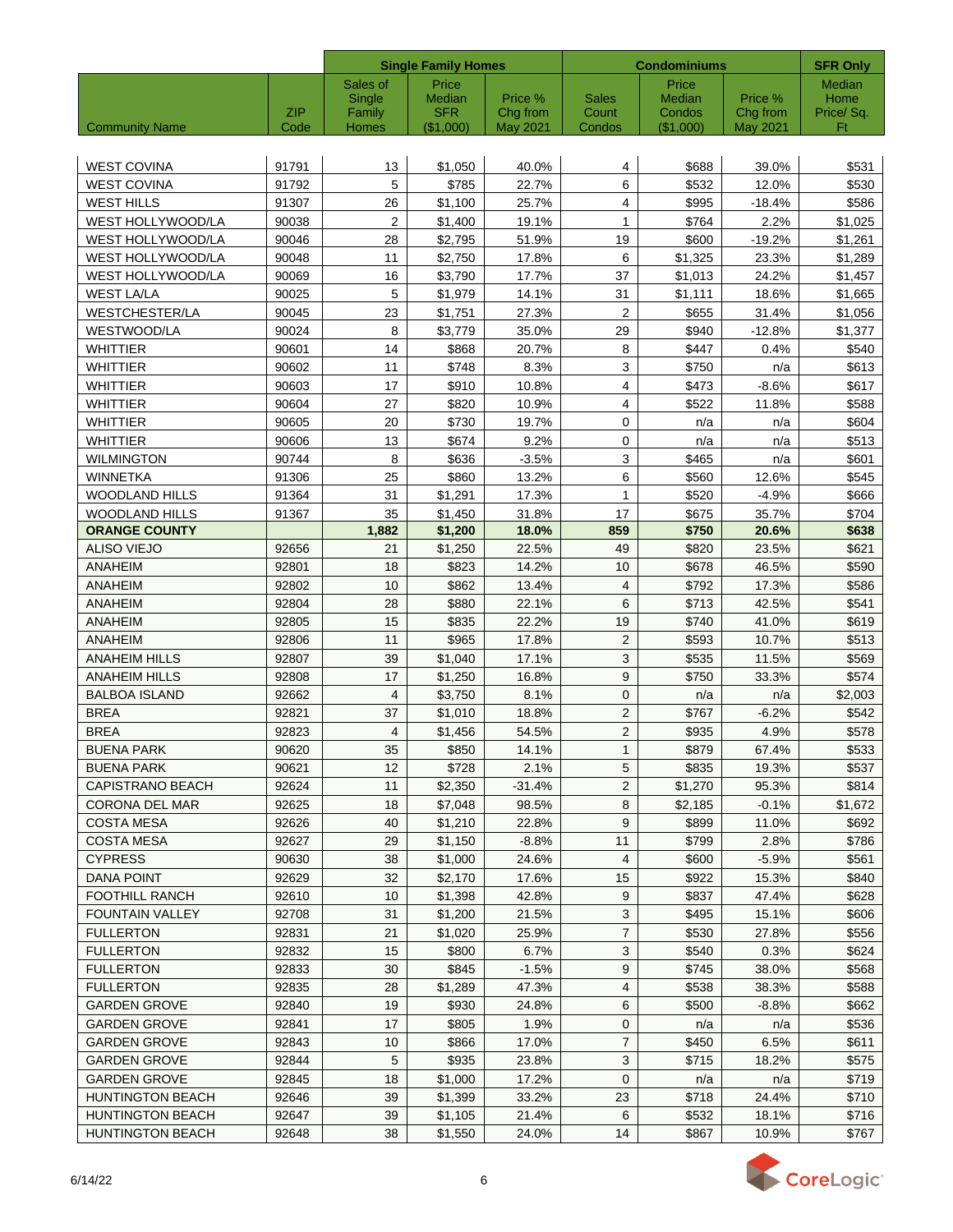|                            |                    |                        | <b>Single Family Homes</b> |                      | <b>Condominiums</b> |                     |                      | <b>SFR Only</b> |
|----------------------------|--------------------|------------------------|----------------------------|----------------------|---------------------|---------------------|----------------------|-----------------|
|                            |                    | Sales of               | Price                      |                      |                     | Price               |                      | <b>Median</b>   |
|                            |                    | Single                 | Median                     | Price %              | <b>Sales</b>        | Median              | Price %              | Home            |
| <b>Community Name</b>      | <b>ZIP</b><br>Code | Family<br><b>Homes</b> | <b>SFR</b><br>(\$1,000)    | Chg from<br>May 2021 | Count<br>Condos     | Condos<br>(\$1,000) | Chg from<br>May 2021 | Price/Sq.<br>Ft |
|                            |                    |                        |                            |                      |                     |                     |                      |                 |
| <b>HUNTINGTON BEACH</b>    | 92649              | 26                     | \$1,208                    | $-18.6%$             | 13                  | \$687               | 16.4%                | \$772           |
| <b>IRVINE</b>              | 92602              | 17                     | \$2,030                    | 25.3%                | 12                  | \$1,534             | 82.6%                | \$759           |
| <b>IRVINE</b>              | 92603              | 14                     | \$3,089                    | 18.8%                | 10                  | \$1,350             | 35.7%                | \$953           |
| <b>IRVINE</b>              | 92604              | 12                     | \$1,240                    | 34.1%                | 15                  | \$1,050             | 54.0%                | \$752           |
| <b>IRVINE</b>              | 92606              | 11                     | \$1,325                    | 5.6%                 | 3                   | \$802               | 5.5%                 | \$739           |
| <b>IRVINE</b>              | 92612              | 10                     | \$1,190                    | 39.0%                | 23                  | \$880               | 24.6%                | \$741           |
| <b>IRVINE</b>              | 92614              | 8                      | \$1,263                    | 1.6%                 | 8                   | \$885               | 48.7%                | \$805           |
| <b>IRVINE</b>              | 92618              | 19                     | \$2,250                    | 41.5%                | 57                  | \$1,275             | 48.3%                | \$705           |
| <b>IRVINE</b>              | 92620              | 23                     | \$1,634                    | 8.4%                 | 32                  | \$1,272             | 47.8%                | \$717           |
| LA HABRA                   | 90631              | 40                     | \$882                      | 10.2%                | 24                  | \$519               | 22.1%                | \$539           |
| <b>LA PALMA</b>            | 90623              | $\overline{7}$         | \$1,250                    | 32.6%                | $\mathbf 0$         | n/a                 | n/a                  | \$551           |
| <b>LADERA RANCH</b>        | 92694              | 43                     | \$1,460                    | 9.2%                 | 21                  | \$905               | 34.1%                | \$640           |
| <b>LAGUNA BEACH</b>        | 92651              | 33                     | \$3,100                    | 13.3%                | 3                   | \$3,200             | 77.8%                | \$1,577         |
| <b>LAGUNA HILLS</b>        | 92653              | 10                     | \$1,245                    | 7.1%                 | 11                  | \$681               | 27.3%                | \$568           |
| <b>LAGUNA NIGUEL</b>       | 92677              | 48                     | \$1.775                    | 45.5%                | 33                  | \$750               | 18.6%                | \$737           |
| <b>LAGUNA WOODS</b>        | 92637              | 0                      | n/a                        | n/a                  | 37                  | \$454               | 13.4%                | n/a             |
| <b>LAKE FOREST</b>         | 92630              | 52                     | \$1,238                    | 31.0%                | 32                  | \$633               | 42.9%                | \$636           |
| <b>LOS ALAMITOS</b>        | 90720              | 17                     | \$1,560                    | 10.9%                | $\mathbf{1}$        | \$1,145             | 41.8%                | \$792           |
| <b>MIDWAY CITY</b>         | 92655              | $\mathbf{1}$           | \$1.150                    | 42.0%                | $\mathbf{1}$        | \$582               | n/a                  | \$720           |
| <b>MISSION VIEJO</b>       | 92691              | 46                     | \$1,150                    | 20.3%                | 14                  | \$613               | 37.0%                | \$666           |
| <b>MISSION VIEJO</b>       | 92692              | 55                     | \$1,160                    | 19.0%                | 15                  | \$673               | $-0.9%$              | \$603           |
| <b>NEWPORT BEACH</b>       | 92660              | 32                     | \$2,775                    | 14.2%                | 9                   | \$2,220             | 18.8%                | \$1,117         |
| <b>NEWPORT BEACH</b>       | 92661              | 4                      | \$4,545                    | 77.3%                | $\mathbf 0$         | n/a                 | n/a                  | \$2,058         |
| <b>NEWPORT BEACH</b>       | 92663              | 14                     | \$4,700                    | 56.7%                | 6                   | \$1,143             | 14.8%                | \$1,950         |
| NEWPORT COAST              | 92657              | 13                     | \$9,150                    | 164.1%               | 8                   | \$2,053             | 46.6%                | \$1,321         |
| ORANGE                     | 92865              | 15                     | \$1,020                    | 15.3%                | 3                   | \$725               | 28.5%                | \$596           |
| <b>ORANGE</b>              | 92866              | 5                      | \$1,025                    | 19.9%                | $\overline{2}$      | \$603               | $-21.2%$             | \$733           |
| <b>ORANGE</b>              | 92867              | 26                     | \$1,150                    | 23.0%                | $\mathbf{1}$        | \$815               | 46.8%                | \$608           |
| ORANGE                     | 92868              | 13                     | \$647                      | $-12.0%$             | 4                   | \$593               | 48.5%                | \$480           |
| <b>ORANGE</b>              | 92869              | 29                     | \$1,288                    | 19.8%                | 13                  | \$709               | 34.4%                | \$605           |
| <b>PLACENTIA</b>           | 92870              | 36                     | \$1,005                    | 13.1%                | 8                   | \$535               | $-17.0%$             | \$527           |
| RANCHO SANTA MARG          | 92688              | 27                     | \$1,110                    | 15.6%                | 38                  | \$644               | 12.2%                | \$602           |
| <b>SAN CLEMENTE</b>        | 92672              | $\overline{22}$        | \$1,625                    | 21.9%                | 11                  | \$1,150             | 43.8%                | \$728           |
| <b>SAN CLEMENTE</b>        | 92673              | 36                     | \$1,825                    | 41.5%                | 13                  | \$830               | 21.2%                | \$642           |
| <b>SAN JUAN CAPISTRANO</b> | 92675              | 42                     | \$1,400                    | $-15.1%$             | 13                  | \$530               | 24.7%                | \$600           |
| SANTA ANA                  | 92701              | 9                      | \$750                      | 22.0%                | 8                   | \$340               | 21.0%                | \$490           |
| SANTA ANA                  | 92703              | 13                     | \$725                      | 15.1%                | 4                   | \$369               | $-29.9%$             | \$507           |
| SANTA ANA                  | 92704              | 15                     | \$800                      | 9.2%                 | 11                  | \$545               | 34.6%                | \$558           |
| <b>SANTA ANA</b>           | 92705              | 29                     | \$1,700                    | 32.7%                | 3                   | \$467               | 2.2%                 | \$605           |
| <b>SANTA ANA</b>           | 92706              | 12                     | \$1,000                    | 18.3%                | 3                   | \$450               | n/a                  | \$600           |
| <b>SANTA ANA</b>           | 92707              | 12                     | \$669                      | 3.7%                 | 12                  | \$428               | 20.1%                | \$546           |
| <b>SEAL BEACH</b>          | 90740              | 15                     | \$1,350                    | $-5.4%$              | $\overline{7}$      | \$659               | 47.3%                | \$716           |
| <b>SILVERADO</b>           | 92676              | $\overline{7}$         | \$715                      | 43.9%                | 0                   | n/a                 | n/a                  | \$727           |
| <b>STANTON</b>             | 90680              | 10                     | \$780                      | 48.6%                | 5                   | \$550               | 18.3%                | \$569           |
| <b>SUNSET BEACH</b>        | 90742              | $\mathbf{0}$           | n/a                        | n/a                  | 0                   | n/a                 | n/a                  | n/a             |
| <b>SURFSIDE</b>            | 90743              | 0                      | n/a                        | n/a                  | 0                   | n/a                 | n/a                  | n/a             |
| <b>TRABUCO CANYON</b>      | 92678              | 0                      | n/a                        | n/a                  | $\mathbf 0$         | n/a                 | n/a                  | n/a             |
| TRABUCO CANYON             | 92679              | 47                     | \$1,550                    | 18.3%                | 10                  | \$783               | 34.9%                | \$577           |
| <b>TUSTIN</b>              | 92780              | 36                     | \$988                      | 13.7%                | 5                   | \$640               | 39.1%                | \$574           |
| <b>TUSTIN</b>              | 92782              | 19                     | \$1,750                    | 34.8%                | 21                  | \$925               | 31.1%                | \$646           |
| <b>VILLA PARK</b>          | 92861              | 6                      | \$2,475                    | 55.7%                | 0                   | n/a                 | n/a                  | \$539           |
| <b>WESTMINSTER</b>         | 92683              | 39                     | \$938                      | 13.2%                | 3                   | \$650               | 4.7%                 | \$592           |
| YORBA LINDA                | 92886              | 54                     | \$1,290                    | $-7.5%$              | 9                   | \$1,050             | 43.8%                | \$615           |
| YORBA LINDA                | 92887              | 18                     | \$1,600                    | 35.0%                | 8                   | \$603               | 4.8%                 | \$566           |
|                            |                    |                        |                            |                      |                     |                     |                      |                 |

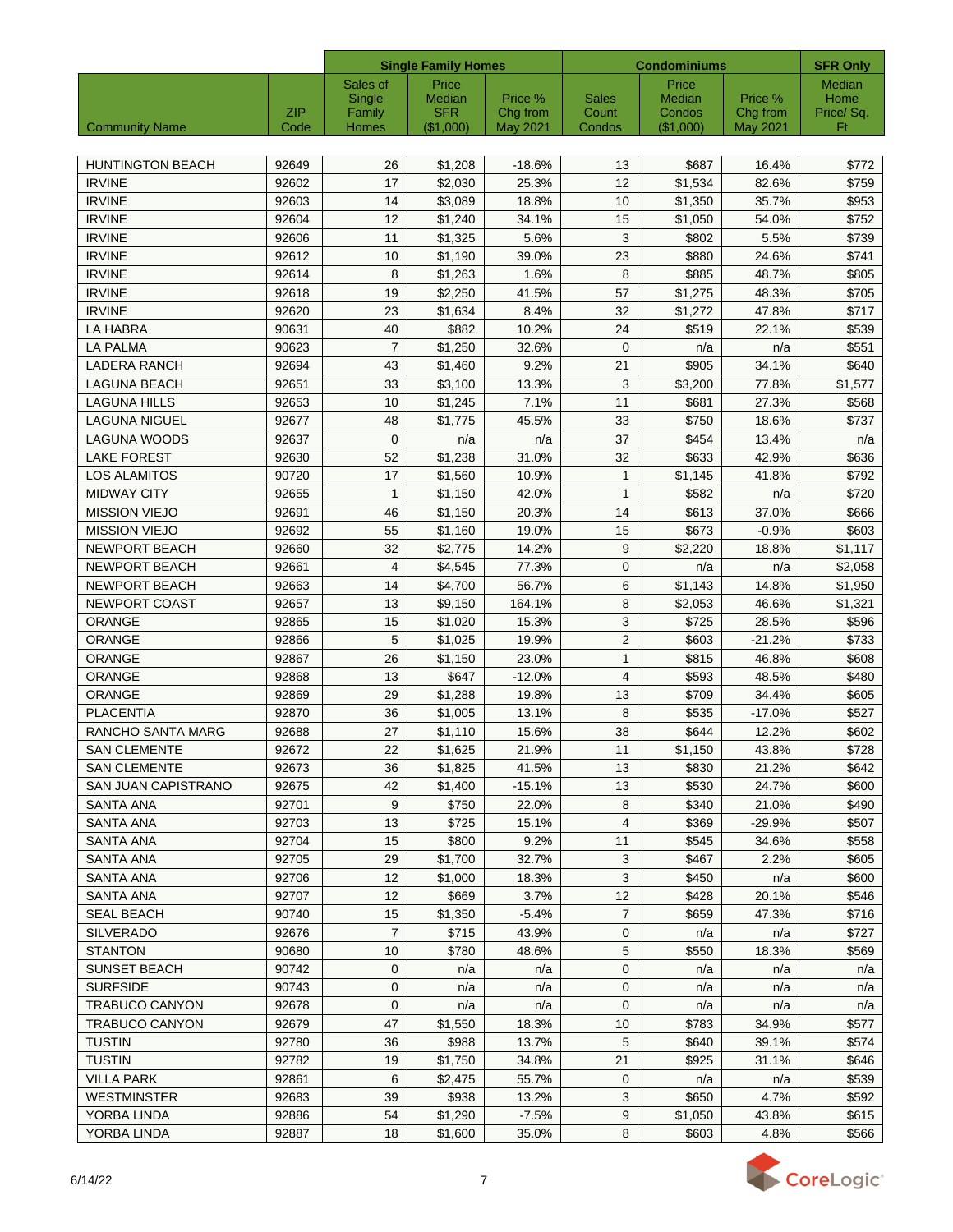|                                                   |                |                              | <b>Single Family Homes</b>    |                     |                                | <b>Condominiums</b>       |                     |                                                |  |
|---------------------------------------------------|----------------|------------------------------|-------------------------------|---------------------|--------------------------------|---------------------------|---------------------|------------------------------------------------|--|
|                                                   | <b>ZIP</b>     | Sales of<br>Single<br>Family | Price<br>Median<br><b>SFR</b> | Price %<br>Chg from | <b>Sales</b><br>Count          | Price<br>Median<br>Condos | Price %<br>Chg from | <b>SFR Only</b><br>Median<br>Home<br>Price/Sq. |  |
| <b>Community Name</b>                             | Code           | Homes                        | (\$1.000)                     | May 2021            | Condos                         | (\$1.000)                 | <b>May 2021</b>     | Ft                                             |  |
|                                                   |                |                              |                               |                     |                                |                           |                     |                                                |  |
| <b>RIVERSIDE COUNTY</b><br><b>AGUANGA</b>         | 92536          | 2,767                        | \$610<br>\$330                | 16.2%<br>$-32.6%$   | 468<br>$\mathbf 0$             | \$502<br>n/a              | 27.0%               | \$321<br>\$332                                 |  |
| <b>ANZA</b>                                       | 92539          | 4<br>$\mathbf 0$             | n/a                           | n/a                 | $\mathbf 0$                    | n/a                       | n/a<br>n/a          | n/a                                            |  |
| <b>BANNING</b>                                    | 92220          | 65                           | \$400                         | 24.3%               | 3                              | \$325                     | 29.9%               | \$261                                          |  |
| <b>BEAUMONT</b>                                   | 92223          | 74                           | \$550                         | 24.9%               | $\overline{4}$                 | \$471                     | 22.2%               | \$251                                          |  |
| <b>BLYTHE</b>                                     | 92225          | 21                           | \$190                         | 5.6%                | $\mathbf{0}$                   | n/a                       | n/a                 | \$158                                          |  |
| <b>BLYTHE</b>                                     | 92226          | $\mathbf 0$                  | n/a                           | n/a                 | $\mathbf 0$                    | n/a                       | n/a                 | n/a                                            |  |
| <b>CABAZON</b>                                    | 92230          | 9                            | \$320                         | 28.0%               | $\mathbf{0}$                   | n/a                       | n/a                 | \$246                                          |  |
| <b>CALIMESA</b>                                   | 92320          | 10                           | \$520                         | 19.8%               | $\mathbf{0}$                   | n/a                       | n/a                 | \$334                                          |  |
| <b>CANYON LAKE</b>                                | 92587          | 33                           | \$605                         | $-0.3%$             | $\mathbf{1}$                   | \$296                     | $-40.2%$            | \$334                                          |  |
| <b>CATHEDRL CITY</b>                              | 92234          | 59                           | \$573                         | 27.6%               | 6                              | \$315                     | 59.2%               | \$337                                          |  |
| <b>COACHELLA</b>                                  | 92236          | 10                           | \$400                         | 23.5%               | $\mathbf{0}$                   | n/a                       | n/a                 | \$271                                          |  |
| <b>CORONA</b>                                     | 91719          | $\mathbf 0$                  | n/a                           | n/a                 | $\mathbf{0}$                   | n/a                       | n/a                 | n/a                                            |  |
| <b>CORONA</b>                                     | 91720          | $\overline{0}$               | n/a                           | n/a                 | $\mathbf{0}$                   | n/a                       | n/a                 | n/a                                            |  |
| <b>CORONA</b>                                     | 92879          | 28                           | \$690                         | 13.5%               | 9                              | \$460                     | 3.7%                | \$396                                          |  |
| <b>CORONA</b>                                     | 92880          | 37                           | \$889                         | 16.9%               | 3                              | \$750                     | 30.2%               | \$313                                          |  |
| <b>CORONA</b>                                     | 92881          | 28                           | \$850                         | 13.3%               | $\mathbf{1}$                   | \$830                     | 49.5%               | \$367                                          |  |
| <b>CORONA</b>                                     | 92882          | 54                           | \$750                         | 10.3%               | 12                             | \$410                     | 15.5%               | \$416                                          |  |
| <b>CORONA</b>                                     | 92883          | 46                           | \$790                         | 20.6%               | $\overline{4}$                 | \$635                     | 24.5%               | \$330                                          |  |
| <b>DESERT CENTER</b><br><b>DESERT HOT SPRINGS</b> | 92239          | $\mathbf 0$<br>68            | n/a<br>\$397                  | n/a<br>26.4%        | $\mathbf{0}$<br>5              | n/a<br>\$130              | n/a<br>71.6%        | n/a<br>\$258                                   |  |
| <b>DESERT HOT SPRINGS</b>                         | 92240<br>92241 | 9                            | \$430                         | 230.8%              | $\mathbf 0$                    |                           |                     | \$298                                          |  |
| <b>HEMET</b>                                      | 92543          | 34                           | \$353                         | 14.6%               | $\mathbf{1}$                   | n/a<br>\$135              | n/a<br>12.5%        | \$284                                          |  |
| <b>HEMET</b>                                      | 92544          | 73                           | \$460                         | 23.7%               | $\mathbf{1}$                   | \$268                     | 37.8%               | \$265                                          |  |
| <b>HEMET</b>                                      | 92545          | 79                           | \$450                         | 24.1%               | $\overline{4}$                 | \$250                     | n/a                 | \$252                                          |  |
| <b>HOMELAND</b>                                   | 92548          | 3                            | \$200                         | $-22.3%$            | $\mathbf{0}$                   | n/a                       | n/a                 | \$266                                          |  |
| <b>IDYLLWILD</b>                                  | 92549          | 18                           | \$517                         | $-12.2%$            | $\mathbf{0}$                   | n/a                       | n/a                 | \$447                                          |  |
| <b>INDIAN WELLS</b>                               | 92210          | 30                           | \$2,125                       | 34.0%               | 10                             | \$685                     | 16.6%               | \$605                                          |  |
| <b>INDIO</b>                                      | 92201          | 61                           | \$560                         | 36.6%               | 17                             | \$340                     | 72.8%               | \$323                                          |  |
| <b>INDIO</b>                                      | 92203          | 60                           | \$592                         | 30.3%               | 6                              | \$320                     | $-0.6%$             | \$285                                          |  |
| <b>JURUPA VALLEY</b>                              | 92509          | 41                           | \$601                         | 22.6%               | 5                              | \$450                     | $-2.7%$             | \$409                                          |  |
| LA QUINTA                                         | 92253          | 107                          | \$925                         | 30.2%               | 28                             | \$845                     | 83.0%               | \$408                                          |  |
| <b>LAKE ELSINORE</b>                              | 92530          | 85                           | \$550                         | 14.0%               | 2                              | \$223                     | -24.4%              | \$317                                          |  |
| LAKE ELSINORE                                     | 92532          | 33                           | \$649                         | 19.9%               | 6                              | \$589                     | 35.4%               | \$256                                          |  |
| <b>MECCA</b>                                      | 92254          | 1                            | \$295                         | 55.3%               | 0                              | n/a                       | n/a                 | \$220                                          |  |
| <b>MENIFEE</b>                                    | 92584          | 100                          | \$620                         | 21.6%               | $\mathbf{1}$                   | \$515                     | n/a                 | \$280                                          |  |
| <b>MIRA LOMA</b>                                  | 91752          | 18                           | \$762                         | 8.0%                | $\overline{2}$                 | \$621                     | 27.9%               | \$436                                          |  |
| MORENO VALLEY                                     | 92551          | 29                           | \$492                         | 18.9%               | $\mathbf{1}$                   | \$421                     | n/a                 | \$301                                          |  |
| <b>MORENO VALLEY</b>                              | 92552          | $\mathbf{0}$                 | n/a                           | n/a                 | $\mathbf{0}$                   | n/a                       | n/a                 | n/a                                            |  |
| <b>MORENO VALLEY</b><br><b>MORENO VALLEY</b>      | 92553<br>92555 | 56<br>34                     | \$476<br>\$588                | 15.4%<br>24.9%      | $\overline{2}$<br>$\mathbf{1}$ | \$562<br>\$420            | 49.9%<br>27.3%      | \$332<br>\$257                                 |  |
| <b>MORENO VALLEY</b>                              | 92557          | 55                           | \$580                         | 28.9%               | 0                              | n/a                       | n/a                 | \$306                                          |  |
| <b>MOUNTAIN CENTER</b>                            | 92561          | 5                            | \$500                         | $-11.3%$            | 0                              | n/a                       | n/a                 | \$376                                          |  |
| <b>MURRIETA</b>                                   | 92562          | 103                          | \$660                         | 12.8%               | 13                             | \$518                     | 15.5%               | \$325                                          |  |
| <b>MURRIETA</b>                                   | 92563          | 101                          | \$685                         | 17.1%               | 13                             | \$496                     | 12.7%               | \$292                                          |  |
| <b>NORCO</b>                                      | 92860          | 36                           | \$815                         | 23.5%               | $\mathbf{0}$                   | n/a                       | n/a                 | \$428                                          |  |
| NORTH PALM SPRINGS                                | 92258          | 1                            | \$400                         | n/a                 | 0                              | n/a                       | n/a                 | \$403                                          |  |
| <b>NUEVO</b>                                      | 92567          | 6                            | \$573                         | 2.0%                | $\mathbf{0}$                   | n/a                       | n/a                 | \$300                                          |  |
| <b>PALM DESERT</b>                                | 92211          | 62                           | \$615                         | 23.6%               | 59                             | \$500                     | 41.8%               | \$330                                          |  |
| PALM DESERT                                       | 92260          | 52                           | \$1,050                       | 36.0%               | 53                             | \$535                     | 27.7%               | \$438                                          |  |
| <b>PALM SPRINGS</b>                               | 92262          | 53                           | \$1,050                       | 16.8%               | 36                             | \$406                     | 62.4%               | \$613                                          |  |
| <b>PALM SPRINGS</b>                               | 92264          | 26                           | \$1,325                       | 9.8%                | 44                             | \$468                     | 11.8%               | \$751                                          |  |
| <b>PERRIS</b>                                     | 92570          | 28                           | \$559                         | 33.0%               | $\mathbf{0}$                   | n/a                       | n/a                 | \$333                                          |  |
| <b>PERRIS</b>                                     | 92571          | 47                           | \$508                         | 26.1%               | $\mathbf 0$                    | n/a                       | n/a                 | \$273                                          |  |

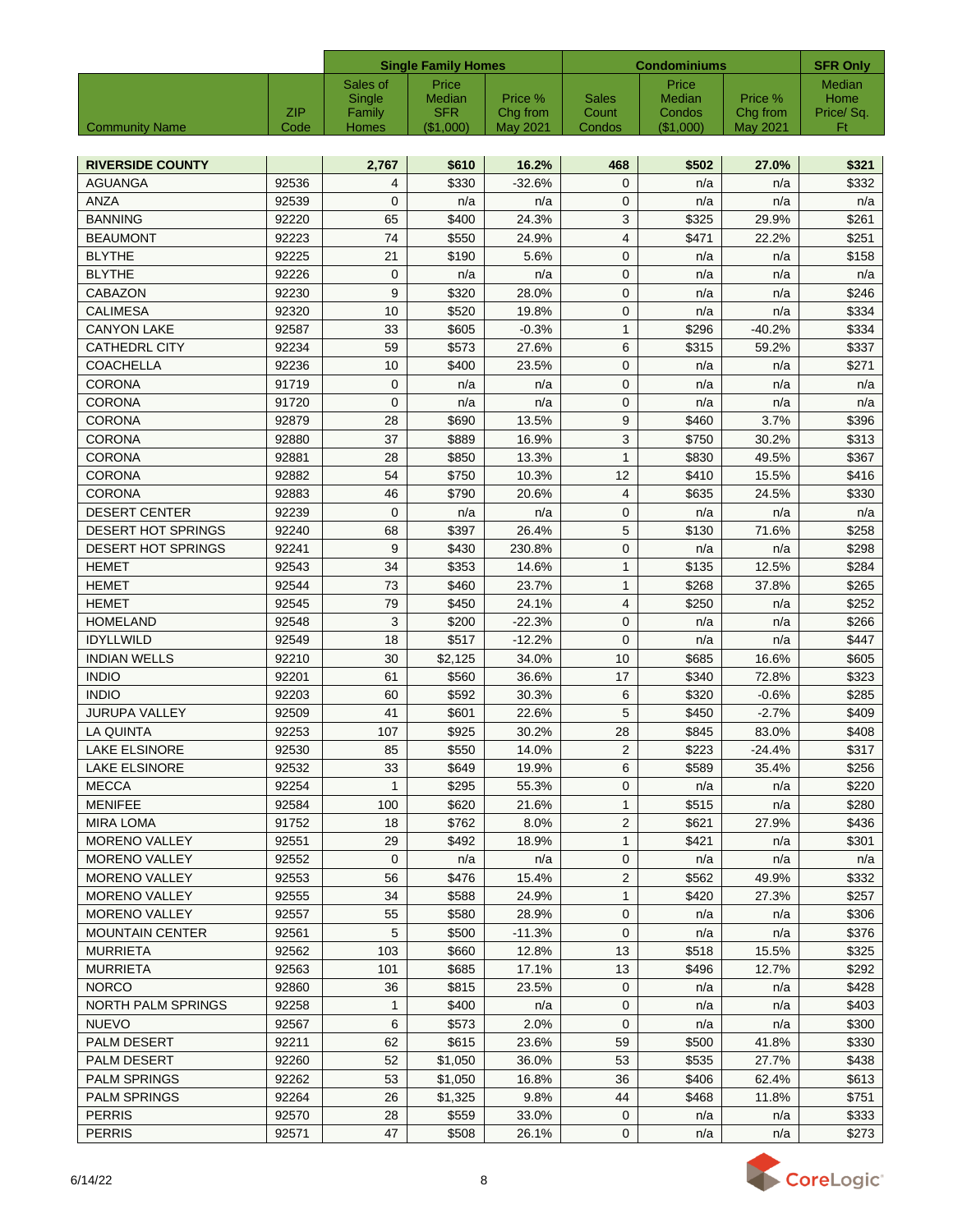|                              |            |                 | <b>Single Family Homes</b> |                     |                       | <b>Condominiums</b> |                     | <b>SFR Only</b>   |
|------------------------------|------------|-----------------|----------------------------|---------------------|-----------------------|---------------------|---------------------|-------------------|
|                              |            | Sales of        | Price                      |                     |                       | Price               |                     | Median            |
|                              | <b>ZIP</b> | Single          | Median<br><b>SFR</b>       | Price %<br>Chg from | <b>Sales</b><br>Count | Median<br>Condos    | Price %<br>Chg from | Home<br>Price/Sq. |
| <b>Community Name</b>        | Code       | Family<br>Homes | (\$1,000)                  | May 2021            | Condos                | (\$1,000)           | May 2021            | Ft                |
|                              |            |                 |                            |                     |                       |                     |                     |                   |
| <b>RANCHO MIRAGE</b>         | 92270      | 62              | \$1,235                    | 36.8%               | 47                    | \$629               | 36.7%               | \$463             |
| <b>RIVERSIDE</b>             | 92501      | 17              | \$546                      | 24.1%               | 2                     | \$790               | n/a                 | \$355             |
| <b>RIVERSIDE</b>             | 92503      | 55              | \$617                      | 19.2%               | $\mathbf{0}$          | n/a                 | n/a                 | \$373             |
| <b>RIVERSIDE</b>             | 92504      | 50              | \$550                      | 6.7%                | $\overline{4}$        | \$407               | n/a                 | \$380             |
| <b>RIVERSIDE</b>             | 92505      | 28              | \$628                      | 13.6%               | 3                     | \$590               | 43.9%               | \$354             |
| <b>RIVERSIDE</b>             | 92506      | 54              | \$698                      | 27.5%               | 5                     | \$550               | 129.2%              | \$383             |
| <b>RIVERSIDE</b>             | 92507      | 35              | \$593                      | 12.0%               | 10                    | \$350               | $-5.9%$             | \$381             |
| <b>RIVERSIDE</b>             | 92508      | 32              | \$716                      | 19.3%               | $\mathbf{0}$          | n/a                 | n/a                 | \$292             |
| <b>SAN JACINTO</b>           | 92582      | 27              | \$519                      | 20.0%               | $\mathbf 0$           | n/a                 | n/a                 | \$219             |
| <b>SAN JACINTO</b>           | 92583      | 31              | \$448                      | 28.8%               | 2                     | \$238               | n/a                 | \$299             |
| <b>SUN CITY</b>              | 92585      | 52              | \$598                      | 22.0%               | $\mathbf{0}$          | n/a                 | n/a                 | \$263             |
| <b>SUN CITY</b>              | 92586      | 49              | \$415                      | 23.5%               | 3                     | \$315               | 51.4%               | \$312             |
| <b>TEMECULA</b>              | 92590      | $\overline{2}$  | \$2,175                    | 76.8%               | $\mathbf{0}$          | n/a                 | n/a                 | \$431             |
| <b>TEMECULA</b>              | 92591      | 41              | \$708                      | 18.0%               | 3                     | \$590               | 58.4%               | \$372             |
| <b>TEMECULA</b>              | 92592      | 113             | \$755                      | 16.0%               | 19                    | \$540               | 17.7%               | \$359             |
| <b>THERMAL</b>               | 92274      | 2               | \$300                      | $-23.1%$            | 0                     | n/a                 | n/a                 | \$149             |
| <b>THOUSAND PALMS</b>        | 92276      | 4               | \$398                      | 24.2%               | $\mathbf 0$           | n/a                 | n/a                 | \$308             |
| <b>WHITE WATER</b>           | 92282      | $\mathbf{0}$    | n/a                        | n/a                 | $\mathbf{0}$          | n/a                 | n/a                 | n/a               |
| <b>WILDOMAR</b>              | 92595      | 38              | \$615                      | 10.2%               | $\mathbf 0$           | n/a                 | n/a                 | \$301             |
| <b>WINCHESTER</b>            | 92596      | 40              | \$655                      | 15.7%               | $\overline{4}$        | \$470               | 6.9%                | \$254             |
| <b>SAN BERNARDINO COUNTY</b> |            | 2,219           | \$500                      | 17.6%               | 144                   | \$516               | 25.9%               | \$326             |
| <b>ADELANTO</b>              | 92301      | 30              | \$385                      | 32.8%               | 0                     | n/a                 | n/a                 | \$240             |
| ANGELES OAKS                 | 92305      | 1               | \$360                      | $-12.2%$            | $\mathbf 0$           | n/a                 | n/a                 | \$310             |
| APPLE VALLEY                 | 92307      | 72              | \$409                      | 14.3%               | $\mathbf 0$           | n/a                 | n/a                 | \$224             |
| <b>APPLE VALLEY</b>          | 92308      | 67              | \$400                      | 22.2%               | $\overline{2}$        | \$299               | n/a                 | \$250             |
| <b>BARSTOW</b>               | 92311      | 50              | \$258                      | 27.2%               | $\mathbf{0}$          | n/a                 | n/a                 | \$196             |
| <b>BIG BEAR CITY</b>         | 92314      | 63              | \$439                      | 14.5%               | $\mathbf 0$           | n/a                 | n/a                 | \$378             |
| <b>BIG BEAR LAKE</b>         | 92315      | 55              | \$679                      | 20.2%               | 9                     | \$480               | 15.0%               | \$517             |
| <b>BLOOMINGTON</b>           | 92316      | 20              | \$535                      | 30.5%               | $\mathbf 0$           | n/a                 | n/a                 | \$343             |
| <b>BLUE JAY</b>              | 92317      | $\mathbf{0}$    | n/a                        | n/a                 | $\mathbf{0}$          | n/a                 | n/a                 | n/a               |
| <b>CEDAR GLEN</b>            | 92321      | $\overline{2}$  | \$275                      | $-12.7%$            | $\mathbf{0}$          | n/a                 | n/a                 | \$171             |
| <b>CEDARPINES PARK</b>       | 92322      | $\overline{4}$  | \$487                      | 34.0%               | $\mathbf{0}$          | n/a                 | n/a                 | \$339             |
| <b>CHINO</b>                 | 91710      | 55              | \$725                      | 10.5%               | 9                     | \$453               | 2.4%                | \$430             |
| CHINO HILLS                  | 91709      | 47              | \$950                      | 13.1%               | $\overline{7}$        | \$700               | 47.7%               | \$519             |
| <b>COLTON</b>                | 92324      | 33              | \$484                      | 25.7%               | 3                     | \$195               | 19.6%               | \$340             |
| <b>CREST PARK</b>            | 92326      | 0               | n/a                        | n/a                 | 0                     | n/a                 | n/a                 | n/a               |
| <b>CRESTLINE</b>             | 92325      | 49              | \$377                      | 12.7%               | 0                     | n/a                 | n/a                 | \$312             |
| <b>DAGGETT</b>               | 92327      | $\mathbf{1}$    | \$165                      | $-17.1%$            | 0                     | n/a                 | n/a                 | \$59              |
| <b>FAWNSKIN</b>              | 92333      | 5               | \$620                      | 20.4%               | $\mathbf 0$           | n/a                 | n/a                 | \$434             |
| <b>FONTANA</b>               | 92334      | 0               | n/a                        | n/a                 | 0                     | n/a                 | n/a                 | n/a               |
| <b>FONTANA</b>               | 92335      | 39              | \$555                      | 24.7%               | $\mathbf{1}$          | \$365               | 58.7%               | \$376             |
| <b>FONTANA</b>               | 92336      | 80              | \$705                      | 20.5%               | 8                     | \$533               | 27.9%               | \$341             |
| <b>FONTANA</b>               | 92337      | 28              | \$588                      | 15.5%               | 0                     | n/a                 | n/a                 | \$392             |
| <b>FOREST FALLS</b>          | 92339      | 3               | \$175                      | $-35.8%$            | 0                     | n/a                 | n/a                 | \$191             |
| <b>GRAND TERRACE</b>         | 92313      | 11              | \$530                      | 9.3%                | $\mathbf{1}$          | \$515               | 46.1%               | \$307             |
| <b>GREEN VALLEY LAKE</b>     | 92341      | $\overline{7}$  | \$349                      | $-1.6%$             | 0                     | n/a                 | n/a                 | \$341             |
| <b>HELENDALE</b>             | 92342      | 12 <sup>°</sup> | \$370                      | 29.8%               | $\overline{2}$        | \$188               | 14.2%               | \$193             |
| <b>HESPERIA</b>              | 92344      | 33              | \$460                      | 5.8%                | 0                     | n/a                 | n/a                 | \$231             |
| <b>HESPERIA</b>              | 92345      | 110             | \$410                      | 13.9%               | 0                     | n/a                 | n/a                 | \$267             |
| <b>HIGHLANDS</b>             | 92346      | 31              | \$530                      | 15.2%               | 9                     | \$247               | 38.4%               | \$332             |
| HINKLEY                      | 92347      | $\mathbf 0$     | n/a                        | n/a                 | $\mathbf 0$           | n/a                 | n/a                 | n/a               |
| <b>JOSHUA TREE</b>           | 92252      | 34              | \$495                      | 41.0%               | 0                     | n/a                 | n/a                 | \$424             |
| LAKE ARROWHEAD               | 92352      | 56              | \$715                      | 16.3%               | $\overline{2}$        | \$705               | 23.7%               | \$401             |
| <b>LANDERS</b>               | 92285      | 15              | \$354                      | 60.9%               | $\mathbf 0$           | n/a                 | n/a                 | \$298             |

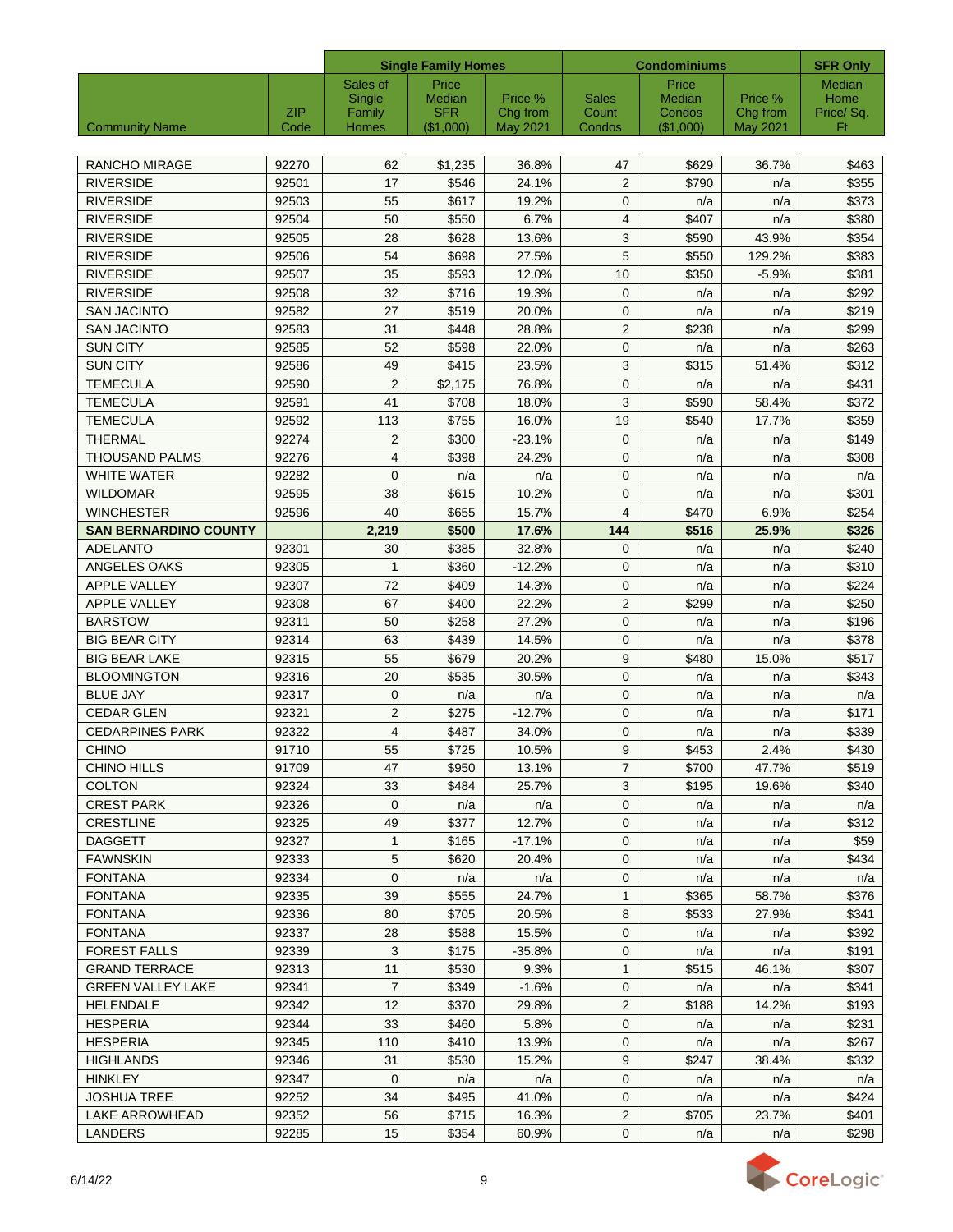|                         |            |                 | <b>Single Family Homes</b> |                             |                       | <b>Condominiums</b>     |                     |                   |
|-------------------------|------------|-----------------|----------------------------|-----------------------------|-----------------------|-------------------------|---------------------|-------------------|
|                         |            | Sales of        | Price                      |                             |                       | Price                   |                     | <b>Median</b>     |
|                         | <b>ZIP</b> | Single          | Median<br><b>SFR</b>       | Price %                     | <b>Sales</b><br>Count | <b>Median</b><br>Condos | Price %<br>Chg from | Home<br>Price/Sq. |
| <b>Community Name</b>   | Code       | Family<br>Homes | (\$1,000)                  | Chg from<br><b>May 2021</b> | Condos                | $($ \$1,000)            | <b>May 2021</b>     | Ft                |
|                         |            |                 |                            |                             |                       |                         |                     |                   |
| <b>LOMA LINDA</b>       | 92354      | 14              | \$501                      | $-5.9%$                     | $\mathbf{0}$          | n/a                     | n/a                 | \$340             |
| <b>LUCERNE VALLEY</b>   | 92356      | 8               | \$265                      | 26.2%                       | $\mathbf{0}$          | n/a                     | n/a                 | \$153             |
| <b>LYTLE CREEK</b>      | 92358      | $\overline{2}$  | \$302                      | $-7.8%$                     | $\mathbf{0}$          | n/a                     | n/a                 | \$634             |
| <b>MENTONE</b>          | 92359      | $\overline{4}$  | \$428                      | $-3.9%$                     | $\overline{2}$        | \$255                   | 79.2%               | \$394             |
| <b>MONTCLAIR</b>        | 91763      | 17              | \$655                      | 15.9%                       | $\overline{2}$        | \$588                   | 17.6%               | \$451             |
| <b>MORONGO VALLEY</b>   | 92256      | 10              | \$330                      | $-11.4%$                    | $\mathbf{0}$          | n/a                     | n/a                 | \$295             |
| <b>NEEDLES</b>          | 92363      | 9               | \$98                       | 39.3%                       | $\mathbf 0$           | n/a                     | n/a                 | \$116             |
| <b>NEWBERRY SPRINGS</b> | 92365      | $\overline{2}$  | \$350                      | 118.8%                      | $\mathbf 0$           | n/a                     | n/a                 | \$209             |
| <b>ONTARIO</b>          | 91761      | 44              | \$700                      | 27.3%                       | $\overline{7}$        | \$550                   | 48.6%               | \$435             |
| <b>ONTARIO</b>          | 91762      | 44              | \$660                      | 12.6%                       | 15                    | \$460                   | 12.2%               | \$453             |
| ONTARIO                 | 91764      | 17              | \$650                      | 20.4%                       | $\overline{2}$        | \$490                   | 33.2%               | \$442             |
| <b>ORO GRANDE</b>       | 92368      | $\overline{4}$  | \$125                      | $-35.6%$                    | $\mathbf 0$           | n/a                     | n/a                 | \$131             |
| PHELAN                  | 92371      | 19              | \$455                      | 3.4%                        | $\mathbf 0$           | n/a                     | n/a                 | \$231             |
| <b>PINON HILLS</b>      | 92372      | $\overline{7}$  | \$450                      | $-2.2%$                     | $\mathbf 0$           | n/a                     | n/a                 | \$264             |
| <b>PIONEERTOWN</b>      | 92268      | 2               | \$538                      | $-1.4%$                     | $\mathbf 0$           | n/a                     | n/a                 | \$737             |
| RANCHO CUCAMONGA        | 91701      | 41              | \$885                      | 21.6%                       | $\overline{4}$        | \$405                   | 22.7%               | \$431             |
| RANCHO CUCAMONGA        | 91730      | 26              | \$690                      | 19.0%                       | 24                    | \$550                   | 34.1%               | \$440             |
| RANCHO CUCAMONGA        | 91737      | 27              | \$1,035                    | 33.5%                       | $\mathbf{2}$          | \$496                   | 41.6%               | \$435             |
| RANCHO CUCAMONGA        | 91739      | 31              | \$980                      | 27.3%                       | 4                     | \$635                   | 35.8%               | \$389             |
| <b>REDLANDS</b>         | 92373      | 25              | \$763                      | 20.1%                       | 4                     | \$365                   | 14.4%               | \$404             |
| <b>REDLANDS</b>         | 92374      | 43              | \$570                      | 20.0%                       | $\mathbf 0$           | n/a                     | n/a                 | \$347             |
| <b>RIALTO</b>           | 92376      | 46              | \$523                      | 23.1%                       | 2                     | \$418                   | 1.8%                | \$318             |
| <b>RIALTO</b>           | 92377      | 17              | \$590                      | 13.5%                       | $\mathbf 0$           | n/a                     | n/a                 | \$342             |
| <b>RIM FOREST</b>       | 92378      | 0               | n/a                        | n/a                         | $\mathbf 0$           | n/a                     | n/a                 | n/a               |
| <b>RUNNING SPRINGS</b>  | 92382      | 23              | \$400                      | 29.0%                       | $\mathbf{0}$          | n/a                     | n/a                 | \$342             |
| <b>SAN BERNARDINO</b>   | 92401      | $\mathbf{1}$    | \$460                      | n/a                         | $\mathbf{1}$          | \$214                   | n/a                 | \$281             |
| <b>SAN BERNARDINO</b>   | 92404      | 54              | \$469                      | 25.1%                       | 3                     | \$250                   | 78.6%               | \$332             |
| <b>SAN BERNARDINO</b>   | 92405      | 27              | \$450                      | 23.5%                       | $\overline{4}$        | \$267                   | 40.3%               | \$352             |
| <b>SAN BERNARDINO</b>   | 92407      | 53              | \$550                      | 22.6%                       | $\mathbf 0$           | n/a                     | n/a                 | \$340             |
| <b>SAN BERNARDINO</b>   | 92408      | $\overline{4}$  | \$465                      | 215.3%                      | $\mathbf{0}$          | n/a                     | n/a                 | \$412             |
| <b>SAN BERNARDINO</b>   | 92410      | 21              | \$425                      | 25.9%                       | 2                     | \$384                   | n/a                 | \$339             |
| <b>SAN BERNARDINO</b>   | 92411      | 35              | \$395                      | 19.1%                       | $\mathbf{0}$          | n/a                     | n/a                 | \$337             |
| <b>SKY FOREST</b>       | 92385      | $\overline{2}$  | \$425                      | n/a                         | $\mathsf 0$           | n/a                     | n/a                 | \$422             |
| <b>SUGARLOAF</b>        | 92386      | 24              | \$350                      | 16.1%                       | $\mathbf{0}$          | n/a                     | n/a                 | \$411             |
| TRONA                   | 93562      | 5               | \$93                       | 91.8%                       | 0                     | n/a                     | n/a                 | \$55              |
| 29 PALMS                | 92277      | 65              | \$251                      | 14.9%                       | $\mathbf 0$           | n/a                     | n/a                 | \$216             |
| <b>TWIN PEAKS</b>       | 92391      | 13              | \$460                      | 40.7%                       | 0                     | n/a                     | n/a                 | \$349             |
| <b>UPLAND</b>           | 91784      | 33              | \$890                      | 13.4%                       | 3                     | \$720                   | 19.2%               | \$442             |
| <b>UPLAND</b>           | 91786      | 35              | \$734                      | 14.8%                       | $\mathbf{3}$          | \$555                   | 32.1%               | \$428             |
| <b>VICTORVILLE</b>      | 92392      | 66              | \$440                      | 19.2%                       | 0                     | n/a                     | n/a                 | \$218             |
| <b>VICTORVILLE</b>      | 92394      | 32              | \$418                      | 23.3%                       | $\mathbf 0$           | n/a                     | n/a                 | \$248             |
| <b>VICTORVILLE</b>      | 92395      | 76              | \$386                      | 16.8%                       | 0                     | n/a                     | n/a                 | \$226             |
| WRIGHTWOOD              | 92397      | 15              | \$443                      | 26.6%                       | 0                     | n/a                     | n/a                 | \$344             |
| <b>YERMO</b>            | 92398      | $\mathbf{1}$    | \$82                       | n/a                         | 0                     | n/a                     | n/a                 | \$88              |
| YUCAIPA                 | 92399      | 72              | \$555                      | 14.7%                       | 0                     | n/a                     | n/a                 | \$321             |
| YUCCA VALLEY            | 92284      | 70              | \$405                      | 25.6%                       | $\mathbf{0}$          | n/a                     | n/a                 | \$293             |
| <b>SAN DIEGO COUNTY</b> |            | 2,193           | \$940                      | 14.4%                       | 1,089                 | \$663                   | 22.8%               | \$575             |
| <b>ALPINE</b>           | 91901      | 21              | \$1,042                    | 13.6%                       | $\overline{2}$        | \$427                   | 38.0%               | \$449             |
| BAY PARK                | 92110      | 8               | \$1,275                    | $-1.4%$                     | 24                    | \$595                   | 9.2%                | \$1,009           |
| <b>BONITA</b>           | 91902      | 12              | \$1,159                    | 23.6%                       | $\overline{2}$        | \$395                   | $-16.0%$            | \$552             |
| <b>BONSALL</b>          | 92003      | 4               | \$1,765                    | 105.1%                      | $\sqrt{5}$            | \$531                   | 24.9%               | \$458             |
| <b>BORREGO SPRINGS</b>  | 92004      | 12              | \$324                      | 21.2%                       | $\mathbf 0$           | n/a                     | n/a                 | \$232             |
| <b>BOULEVARD</b>        | 91905      | $\mathbf{3}$    | \$460                      | 79.2%                       | $\mathbf 0$           | n/a                     | n/a                 | \$311             |
| CAMPO                   | 91906      | 5               | \$448                      | 35.6%                       | $\mathbf 0$           | n/a                     | n/a                 | \$425             |

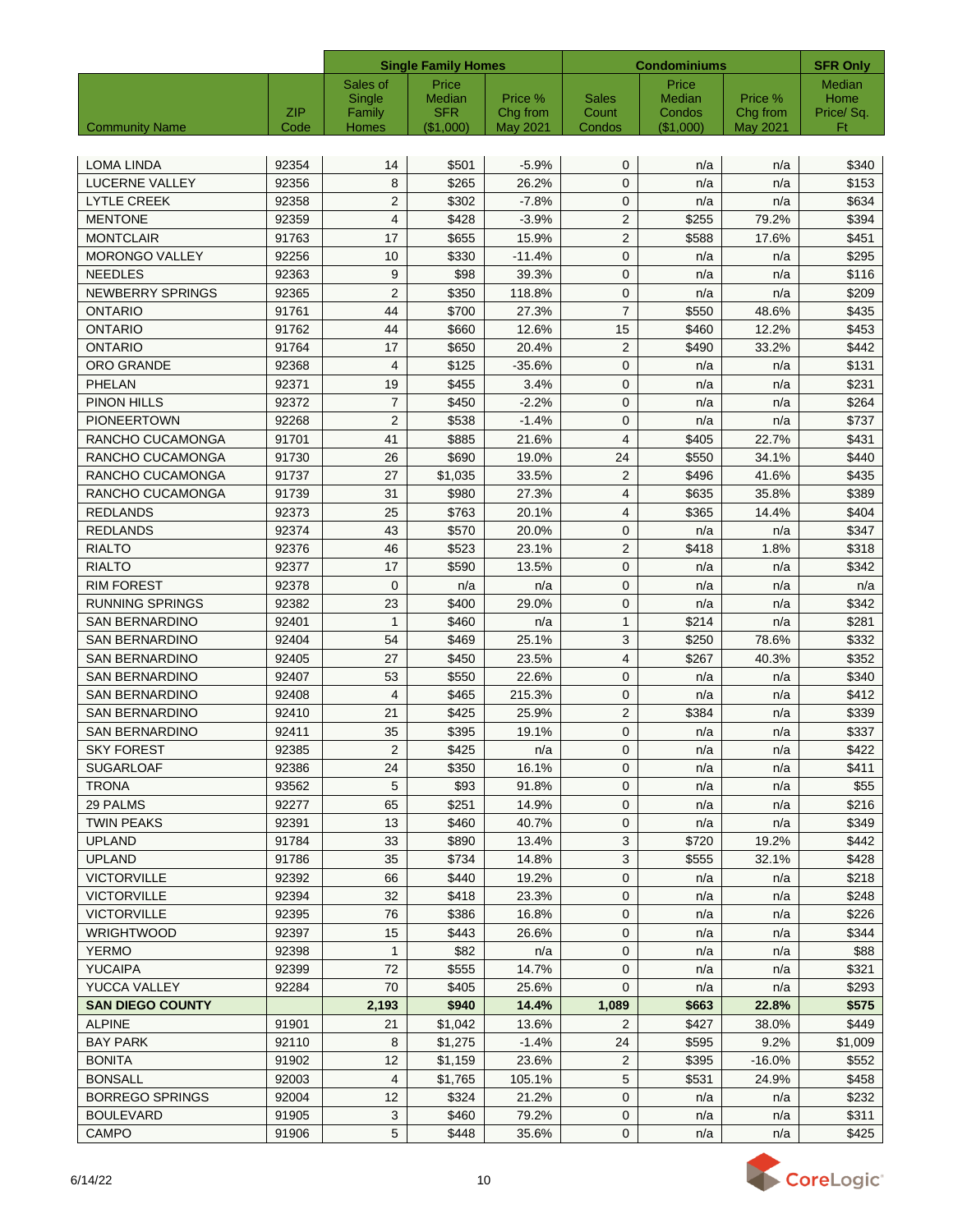|                           |                    |                 | <b>Single Family Homes</b> |                      |                 | <b>Condominiums</b> |                      | <b>SFR Only</b> |
|---------------------------|--------------------|-----------------|----------------------------|----------------------|-----------------|---------------------|----------------------|-----------------|
|                           |                    | Sales of        | Price                      |                      |                 | Price               |                      | <b>Median</b>   |
|                           |                    | Single          | Median                     | Price %              | <b>Sales</b>    | Median              | Price %              | Home            |
| <b>Community Name</b>     | <b>ZIP</b><br>Code | Family<br>Homes | <b>SFR</b><br>(\$1,000)    | Chg from<br>May 2021 | Count<br>Condos | Condos<br>(\$1,000) | Chg from<br>May 2021 | Price/Sq.<br>Ft |
|                           |                    |                 |                            |                      |                 |                     |                      |                 |
| <b>CARDIFF BY THE SEA</b> | 92007              | 7               | \$2,070                    | $-5.9%$              | $\mathbf{1}$    | \$470               | $-42.0%$             | \$1,089         |
| CARLSBAD                  | 92008              | 10              | \$1,680                    | 63.9%                | 8               | \$1,113             | 51.4%                | \$779           |
| <b>CARLSBAD</b>           | 92009              | 32              | \$1,905                    | 27.0%                | 31              | \$725               | 11.1%                | \$704           |
| <b>CARLSBAD</b>           | 92010              | 18              | \$1,378                    | 16.7%                | $\overline{7}$  | \$855               | 25.7%                | \$634           |
| <b>CARLSBAD</b>           | 92011              | 17              | \$1,600                    | 12.1%                | 10              | \$1,233             | 50.3%                | \$714           |
| <b>CARMEL VALLEY</b>      | 92130              | 32              | \$2.433                    | 39.2%                | 20              | \$960               | 35.7%                | \$816           |
| <b>CHULA VISTA</b>        | 91910              | 27              | \$861                      | 18.3%                | 8               | \$563               | 28.6%                | \$530           |
| <b>CHULA VISTA</b>        | 91911              | 42              | \$748                      | 14.4%                | 10              | \$540               | 22.9%                | \$501           |
| <b>CHULA VISTA</b>        | 91913              | 34              | \$935                      | 22.2%                | 30              | \$667               | 30.8%                | \$429           |
| <b>CHULA VISTA</b>        | 91914              | 13              | \$1,345                    | 29.6%                | 2               | \$555               | 1.1%                 | \$491           |
| <b>CHULA VISTA</b>        | 91915              | 20              | \$1,029                    | 17.6%                | 27              | \$725               | 21.8%                | \$443           |
| <b>CLAIREMONT</b>         | 92117              | 43              | \$1,127                    | 25.2%                | 12              | \$670               | 45.7%                | \$762           |
| <b>COLLEGE GROVE</b>      | 92115              | 45              | \$1,080                    | 45.4%                | 16              | \$460               | 25.5%                | \$726           |
| CORONADO                  | 92118              | 12              | \$3,731                    | 40.5%                | 12              | \$2,080             | 25.1%                | \$1,523         |
| <b>DEL MAR</b>            | 92014              | 14              | \$3,200                    | 20.8%                | 8               | \$1,463             | 8.3%                 | \$2,080         |
| <b>DESCANSO</b>           | 91916              | $\overline{2}$  | \$595                      | 50.5%                | $\mathbf 0$     | n/a                 | n/a                  | \$533           |
| <b>DOWNTOWN</b>           | 92101              | $\mathbf{1}$    | \$1.230                    | $-5.4%$              | 105             | \$775               | 37.8%                | \$845           |
| <b>DULZURA</b>            | 91917              | $\mathbf{0}$    | n/a                        | n/a                  | 0               | n/a                 | n/a                  | n/a             |
| <b>EAST SAN DIEGO</b>     | 92102              | 16              | \$796                      | 26.4%                | $\overline{4}$  | \$528               | 34.2%                | \$764           |
| <b>EAST SAN DIEGO</b>     | 92105              | 23              | \$670                      | 7.2%                 | 12              | \$388               | 58.8%                | \$661           |
| <b>EL CAJON</b>           | 92019              | 38              | \$898                      | 9.1%                 | 16              | \$525               | 37.3%                | \$475           |
| EL CAJON                  | 92020              | 44              | \$831                      | 24.1%                | 11              | \$390               | 16.4%                | \$532           |
| EL CAJON                  | 92021              | 29              | \$750                      | 13.6%                | 16              | \$450               | 7.8%                 | \$506           |
| <b>ENCANTO</b>            | 92114              | 50              | \$693                      | 19.9%                | 2               | \$585               | 25.8%                | \$532           |
| <b>ENCINITAS</b>          | 92024              | 41              | \$2,200                    | 34.1%                | 9               | \$976               | 8.6%                 | \$890           |
| <b>ESCONDIDO</b>          | 92025              | 30              | \$780                      | 0.3%                 | 13              | \$645               | 69.7%                | \$528           |
| <b>ESCONDIDO</b>          | 92026              | 41              | \$859                      | 21.0%                | 8               | \$410               | 25.2%                | \$468           |
| <b>ESCONDIDO</b>          | 92027              | 46              | \$803                      | 20.7%                | 8               | \$378               | 22.6%                | \$507           |
| <b>ESCONDIDO</b>          | 92029              | 37              | \$1,120                    | 8.0%                 | $\mathbf 0$     | n/a                 | n/a                  | \$515           |
| <b>FALLBROOK</b>          | 92028              | 84              | \$868                      | 18.0%                | 5               | \$643               | 20.8%                | \$425           |
| <b>GRANTVILLE</b>         | 92120              | 29              | \$1,150                    | 23.3%                | 10              | \$539               | 13.4%                | \$712           |
| <b>HILLCREST</b>          | 92103              | 13              | \$1,500                    | 32.7%                | 36              | \$765               | 17.8%                | \$981           |
| <b>IMPERIAL BEACH</b>     | 91932              | 6               | \$873                      | 9.7%                 | 15              | \$550               | 52.8%                | \$617           |
| JACUMBA                   | 91934              | $\mathbf{1}$    | \$285                      | $-12.3%$             | $\mathbf{0}$    | n/a                 | n/a                  | \$261           |
| <b>JAMUL</b>              | 91935              | 17              | \$873                      | $-3.9%$              | $\mathbf 0$     | n/a                 | n/a                  | \$403           |
| JULIAN                    | 92036              | 13              | \$580                      | 26.0%                | $\mathbf{0}$    | n/a                 | n/a                  | \$385           |
| LA JOLLA                  | 92037              | 36              | \$3,150                    | 8.4%                 | 54              | \$1,244             | 22.0%                | \$1,124         |
| LA MESA                   | 91941              | 26              | \$999                      | 10.3%                | $\mathbf{0}$    | n/a                 | n/a                  | \$520           |
| LA MESA                   | 91942              | 36              | \$850                      | 13.3%                | 18              | \$505               | 18.0%                | \$662           |
| LAKESIDE                  | 92040              | 39              | \$780                      | 7.6%                 | 10              | \$403               | 8.8%                 | \$488           |
| <b>LEMON GROVE</b>        | 91945              | 19              | \$750                      | 24.6%                | 2               | \$464               | 40.3%                | \$546           |
| <b>LINDA VISTA</b>        | 92111              | 17              | \$1,020                    | 23.7%                | 23              | \$707               | 34.7%                | \$757           |
| <b>LOGAN HEIGHTS</b>      | 92113              | 13              | \$665                      | 27.9%                | $\mathbf{1}$    | \$375               | 15.4%                | \$626           |
| <b>MIRA MESA</b>          | 92126              | 25              | \$1,000                    | 24.6%                | 17              | \$615               | 30.9%                | \$722           |
| <b>MISSION VILLAGE</b>    | 92123              | 14              | \$943                      | 12.6%                | 19              | \$715               | 17.0%                | \$719           |
| <b>NATIONAL CITY</b>      | 91950              | 13              | \$673                      | 34.5%                | 2               | \$378               | 5.9%                 | \$495           |
| <b>NORMAL HEIGHTS</b>     | 92116              | 12 <sup>°</sup> | \$954                      | 2.0%                 | 13              | \$560               | 5.7%                 | \$897           |
| NORTH PARK                | 92104              | 18              | \$1,068                    | 18.0%                | 11              | \$526               | 21.0%                | \$1,111         |
| OCEAN BEACH               | 92107              | 8               | \$1,813                    | 22.1%                | 10              | \$640               | $-4.6%$              | \$1,028         |
| <b>OCEANSIDE</b>          | 92054              | 32              | \$1,000                    | 17.6%                | 17              | \$671               | $-8.1%$              | \$760           |
| <b>OCEANSIDE</b>          | 92056              | 55              | \$850                      | 29.6%                | 15              | \$630               | 16.1%                | \$540           |
| <b>OCEANSIDE</b>          | 92057              | 68              | \$825                      | 26.7%                | 12              | \$529               | 5.7%                 | \$479           |
| <b>OCEANSIDE</b>          | 92058              | 14              | \$782                      | 20.3%                | 4               | \$555               | 7.2%                 | \$541           |
| PACIFIC BEACH             | 92109              | 17              | \$1,974                    | 31.6%                | 30              | \$828               | $-3.0%$              | \$1,136         |

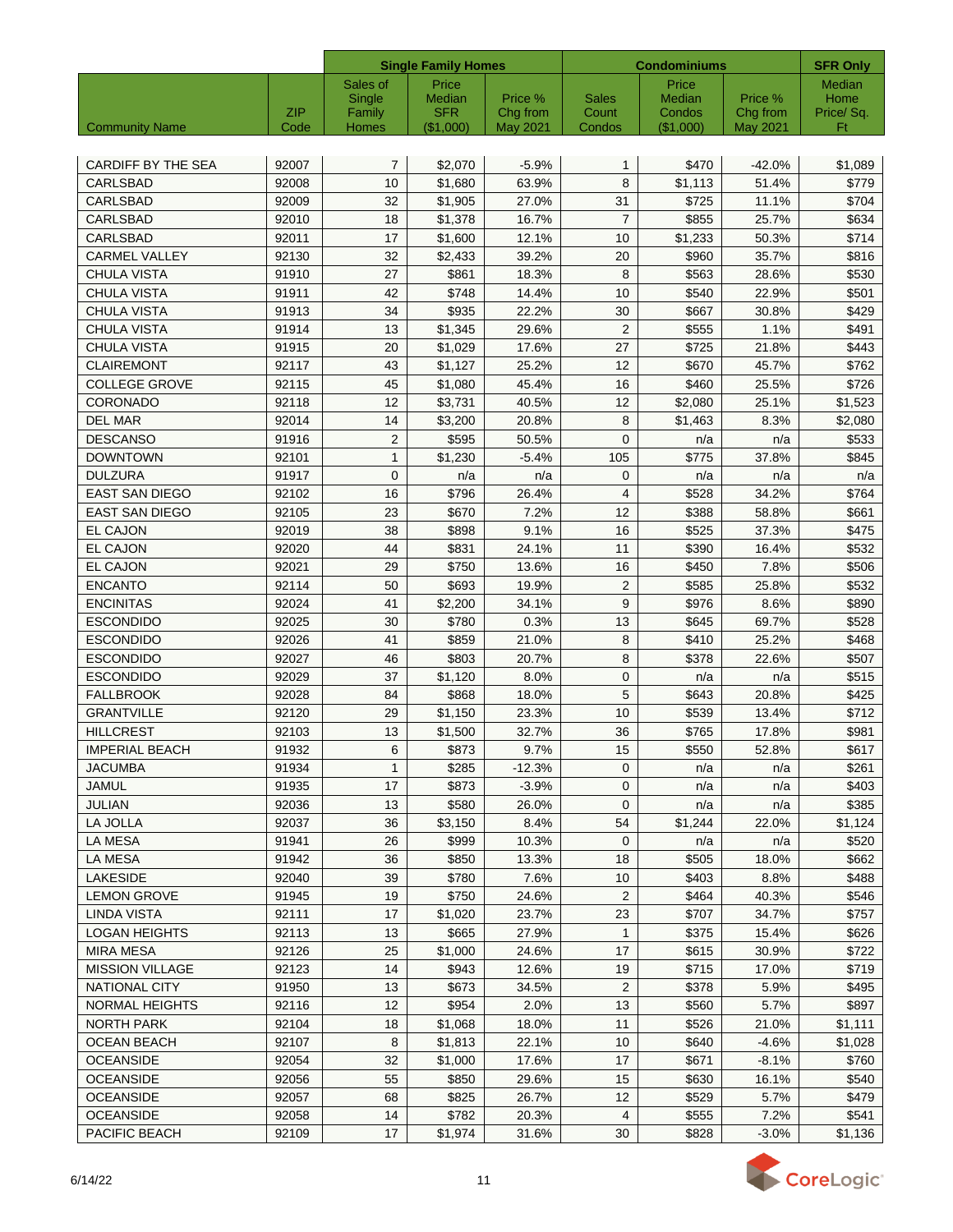|                             |       |                  | <b>Single Family Homes</b> |                     | <b>Condominiums</b>   |                         |                     | <b>SFR Only</b>   |
|-----------------------------|-------|------------------|----------------------------|---------------------|-----------------------|-------------------------|---------------------|-------------------|
|                             |       | Sales of         | Price                      |                     |                       | Price                   |                     | Median            |
|                             | ZIP   | Single<br>Family | Median<br><b>SFR</b>       | Price %<br>Chg from | <b>Sales</b><br>Count | <b>Median</b><br>Condos | Price %<br>Chg from | Home<br>Price/Sq. |
| <b>Community Name</b>       | Code  | Homes            | (\$1,000)                  | <b>May 2021</b>     | Condos                | $(\$1,000)$             | <b>May 2021</b>     | Ft                |
|                             |       |                  |                            |                     |                       |                         |                     |                   |
| PALOMAR MOUNTAIN            | 92060 | 3                | \$385                      | n/a                 | $\mathbf 0$           | n/a                     | n/a                 | \$329             |
| <b>PARADISE HILLS</b>       | 92139 | 15               | \$700                      | 21.0%               | 6                     | \$595                   | 45.1%               | \$417             |
| PAUMA VALLEY                | 92061 | 6                | \$625                      | $-8.9%$             | $\mathbf{0}$          | n/a                     | n/a                 | \$380             |
| PINE VALLEY                 | 91962 | $\overline{2}$   | \$768                      | 2.4%                | $\mathbf{0}$          | n/a                     | n/a                 | \$375             |
| POINT LOMA                  | 92106 | 12               | \$2,423                    | 47.3%               | 5                     | \$980                   | 14.0%               | \$1,041           |
| <b>POTRERO</b>              | 91963 | $\mathbf{1}$     | \$450                      | n/a                 | $\mathbf{0}$          | n/a                     | n/a                 | \$417             |
| <b>POWAY</b>                | 92064 | 64               | \$1,115                    | 3.4%                | $\overline{7}$        | \$675                   | 11.1%               | \$676             |
| <b>RAMONA</b>               | 92065 | 52               | \$784                      | 17.9%               | $\overline{7}$        | \$520                   | 15.6%               | \$397             |
| RANCHITA                    | 92066 | 2                | \$375                      | 7.1%                | $\mathbf{0}$          | n/a                     | n/a                 | \$229             |
| RANCHO BERNARDO             | 92127 | 41               | \$2,285                    | 26.2%               | 19                    | \$700                   | 1.8%                | \$741             |
| RANCHO BERNARDO             | 92128 | 37               | \$1,350                    | 47.1%               | 48                    | \$740                   | 31.0%               | \$669             |
| RANCHO PENASQUITOS          | 92129 | 40               | \$1,500                    | 27.9%               | 14                    | \$603                   | 23.7%               | \$706             |
| <b>RANCHO SANTA FE</b>      | 92067 | 16               | \$5,000                    | 36.1%               | 2                     | \$2,300                 | 28.5%               | \$984             |
| RANCHO SANTA FE             | 92091 | 4                | \$1,338                    | $-34.8%$            | $\mathbf{1}$          | \$1,700                 | 15.3%               | \$805             |
| <b>SAN CARLOS</b>           | 92119 | 25               | \$974                      | 9.3%                | 13                    | \$460                   | 10.8%               | \$637             |
| <b>SAN DIEGO</b>            | 92108 | $\mathbf{0}$     | n/a                        | n/a                 | 44                    | \$672                   | 32.4%               | n/a               |
| <b>SAN DIEGO</b>            | 92112 | $\mathbf{0}$     | n/a                        | n/a                 | $\mathbf 0$           | n/a                     | n/a                 | n/a               |
| <b>SAN MARCOS</b>           | 92069 | 24               | \$940                      | 19.0%               | 13                    | \$655                   | 19.6%               | \$545             |
| <b>SAN MARCOS</b>           | 92078 | 36               | \$1,338                    | 20.0%               | 27                    | \$830                   | 32.8%               | \$588             |
| <b>SAN YSIDRO</b>           | 92173 | 3                | \$700                      | 15.4%               | 5                     | \$350                   | $-9.1%$             | \$448             |
| <b>SANTA YSABEL</b>         | 92070 | $\overline{2}$   | n/a                        | n/a                 | $\mathbf 0$           | n/a                     | n/a                 | n/a               |
| <b>SANTEE</b>               | 92071 | 49               | \$820                      | 16.3%               | 21                    | \$575                   | 26.4%               | \$551             |
| <b>SCRIPPS RANCH</b>        | 92131 | 25               | \$1,450                    | 9.4%                | 18                    | \$753                   | 12.4%               | \$745             |
| <b>SOLANA BEACH</b>         | 92075 | 16               | \$2,613                    | 32.5%               | 8                     | \$1,373                 | 16.8%               | \$1,093           |
| SOUTH SAN DIEGO             | 92154 | 45               | \$725                      | 11.5%               | 13                    | \$650                   | 36.8%               | \$509             |
| <b>SPRING VALLEY</b>        | 91977 | 52               | \$780                      | 25.5%               | $\overline{7}$        | \$515                   | 11.4%               | \$497             |
| <b>SPRING VALLEY</b>        | 91978 | 6                | \$758                      | $-0.7%$             | $\mathbf{1}$          | \$855                   | 129.2%              | \$415             |
| <b>TIERRASANTA</b>          | 92124 | 15               | \$1,080                    | 27.1%               | $\overline{7}$        | \$710                   | 7.6%                | \$593             |
| <b>UNIVERSITY CITY</b>      | 92121 | $\mathbf 0$      | n/a                        | n/a                 | 3                     | \$910                   | 41.3%               | n/a               |
| <b>UNIVERSITY CITY</b>      | 92122 | 10               | \$1.630                    | 27.1%               | 15                    | \$663                   | 19.7%               | \$972             |
| <b>VALLEY CENTER</b>        | 92082 | 26               | \$975                      | 17.5%               | $\mathbf{0}$          | n/a                     | n/a                 | \$404             |
| <b>VISTA</b>                | 92081 | 29               | \$992                      | 24.3%               | $\overline{7}$        | \$530                   | 27.3%               | \$494             |
| <b>VISTA</b>                | 92083 | 31               | \$760                      | 9.7%                | 11                    | \$650                   | 52.9%               | \$511             |
| VISTA                       | 92084 | 49               | \$880                      | 17.3%               | 4                     | \$565                   | 22.8%               | \$498             |
| <b>WARNER SPRINGS</b>       | 92086 | 2                | \$385                      | 1.3%                | $\mathbf{0}$          | n/a                     | n/a                 | \$219             |
| <b>SANTA BARBARA COUNTY</b> |       | 233              | \$750                      | $-5.1%$             | 62                    | \$850                   | 29.0%               | \$456             |
| <b>BUELLTON</b>             | 93427 | 4                | \$850                      | 2.1%                | 0                     | n/a                     | n/a                 | \$444             |
| <b>CARPINTERIA</b>          | 93013 | 8                | \$2,073                    | 26.0%               | $\overline{7}$        | \$760                   | 9.4%                | \$941             |
| <b>GOLETA</b>               | 93117 | 14               | \$1,638                    | 33.0%               | 15                    | \$988                   | 64.6%               | \$925             |
| <b>GUADALUPE</b>            | 93434 | 2                | \$485                      | 3.0%                | 0                     | n/a                     | n/a                 | \$444             |
| LOMPOC                      | 93436 | 42               | \$556                      | 15.8%               | 4                     | \$305                   | 1.7%                | \$346             |
| SANTA BARBARA               | 93101 | 6                | \$1,725                    | 40.9%               | 6                     | \$1,263                 | 5.5%                | \$1,264           |
| SANTA BARBARA               | 93103 | 5                | \$875                      | $-50.0%$            | $\mathbf{1}$          | \$1,300                 | 84.1%               | \$790             |
| SANTA BARBARA               | 93105 | 17               | \$2,400                    | 24.7%               | 3                     | \$1,310                 | 57.8%               | \$1,324           |
| SANTA BARBARA               | 93108 | 17               | \$3,648                    | -34.2%              | 0                     | n/a                     | n/a                 | \$1,445           |
| SANTA BARBARA               | 93109 | 6                | \$2,668                    | 22.6%               | 3                     | \$1,425                 | $-36.9%$            | \$1,315           |
| SANTA BARBARA               | 93110 | 5                | \$1,950                    | -27.8%              | 4                     | \$1,407                 | 92.6%               | \$1,129           |
| SANTA BARBARA               | 93111 | 8                | \$2,055                    | 57.5%               | 4                     | \$1,041                 | 15.3%               | \$1,105           |
| SANTA MARIA                 | 93454 | 15               | \$538                      | 15.6%               | $\overline{7}$        | \$390                   | 32.2%               | \$370             |
| SANTA MARIA                 | 93455 | 40               | \$628                      | 12.5%               | $\overline{7}$        | \$375                   | 8.7%                | \$376             |
| SANTA MARIA                 | 93458 | 26               | \$557                      | 20.5%               | 0                     | n/a                     | n/a                 | \$374             |
| <b>SANTA YNEZ</b>           | 93460 | 4                | \$1,220                    | 13.5%               | $\mathbf 0$           | n/a                     | n/a                 | \$700             |
| <b>SOLVANG</b>              | 93463 | 8                | \$1,400                    | 29.0%               | $\mathbf 0$           | n/a                     | n/a                 | \$611             |
| SUMMERLAND                  | 93067 | $\overline{2}$   | \$2,350                    | 113.6%              | $\mathbf{1}$          | \$1,820                 | n/a                 | \$1,544           |